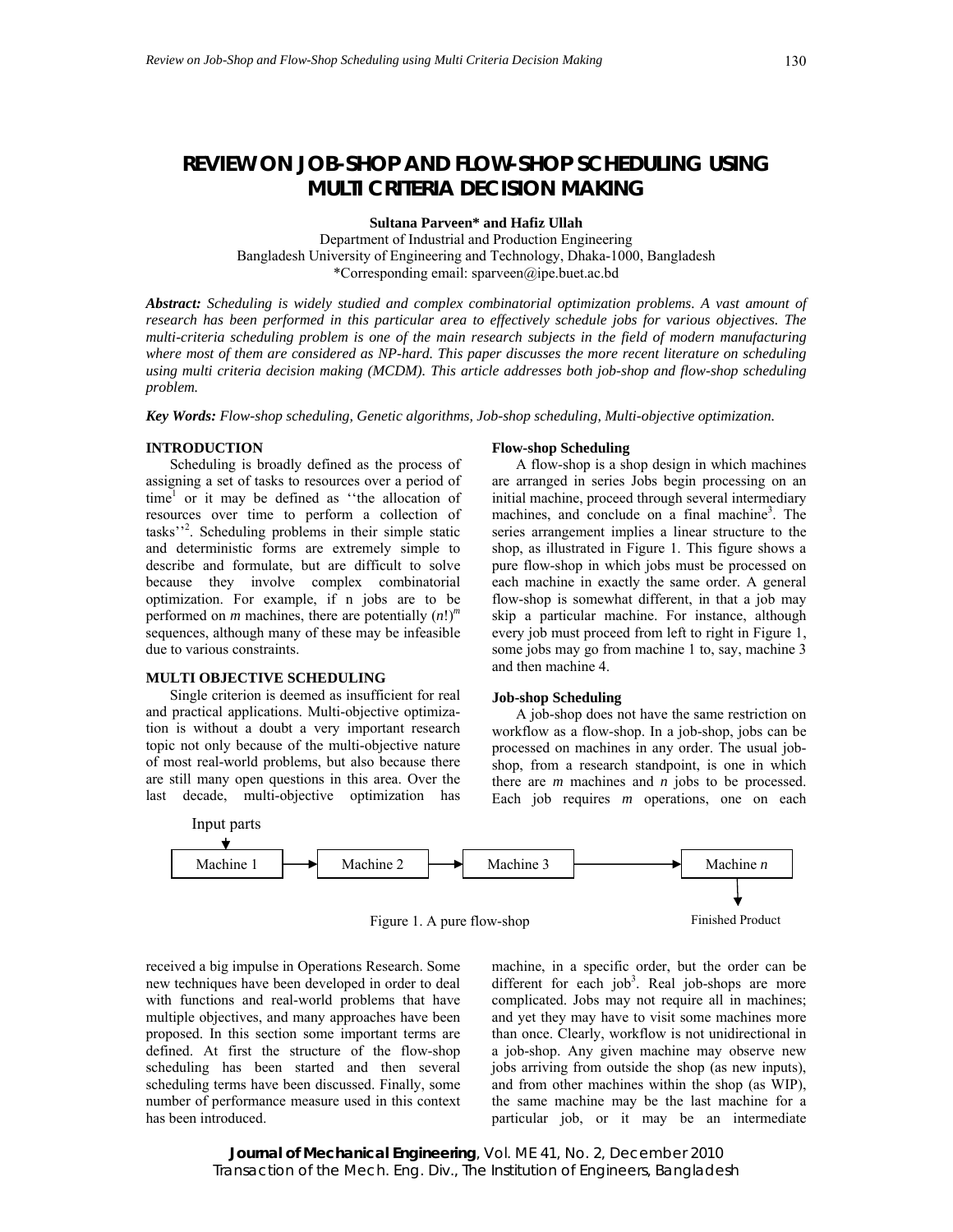processing step. Thus, the workflow can be illustrated as in Figure 2.



Figure 2. One machine in job shop

**Flow time**  $(F_i)$ . It is the amount of time job *j* spends in system.

**Makespan.** It is the total amount of time for all jobs to finish processing

**Lateness**  $(L_i)$ . It is the amount of time by which the completion time differs from the due date. Positive lateness of a job means job is completed after the due  $date^4$ .

**Tardiness**  $(T_i)$ . It is the lateness of the job *j* if it fails to meet its due date, or zero. *i.e*  $T_f$ = max  $\{0, L_i\}$ 

The different measures of performances which are used in scheduling are listed below with their formulas<sup>5</sup>.

Mean flow time: 
$$
\overline{F} = \frac{1}{n} \sum_{j=1}^{n} F_j
$$
  
\nMean tardiness:  $\overline{T} = \frac{1}{n} \sum_{j=1}^{n} T_j$   
\nMaximum flow time:  $F_{\text{max}} = \max_{1 \le j \le n} \{F_j\}$   
\nMaximum tardiness:  $T_{\text{max}} = \max_{1 \le j \le n} \{T_j\}$ 

Number of tardy job:  $N_T = \sum_{j=1}^T$ *j*  $N_T = \sum f(T_j)$ 1  $(T_i)$ 

where  $f(T_i) = 1$ , If  $T_i > 0$  and  $f(T_i) = 0$ , otherwise.

# **BACKGROUND ON MULTI-CRITERIA SCHEDULING (FLOW-SHOP)**

In the multi-objective case, the majority of studies use the simpler "a priori" approach where multiple objectives are weighted into a single one. The main problem in this method is that the weights for each objective must be given. The "a posteriori" multi-objective approach is more complex since in this case, there is no single optimum solution, but rather lots of "optimum" solutions. The majority of the literature for the Permutation Flow-shop Problem or PFSP is centered on a single optimization criterion or objective.

The literature on multi-objective optimization is plenty. However, the multi-objective Permutation Flow-shop Problem or PFSP field is relatively scarce, especially when compared against the number of papers published for this problem that consider one single objective. The few proposed multiobjective methods for the PFSP are mainly based on evolutionary optimization and some in local search methods like simulated annealing or tabu search. It could be argued that many reviews have been published about multi-objective scheduling. Review by Nagar *et al.*<sup>6</sup> is mostly centered on single machine problems. As a matter of fact there are only four survey papers related with flow-shop. In another review by T'kindt and Billaut<sup>7</sup> reviewed 15 flowshop papers where most of them are about the specific two machine case. Another review is given by Jones *et al.*<sup>8</sup> . However, this is more a quantification of papers in multi-objective optimization. Finally, the more recent review of Hoogeveen<sup>9</sup> contains mainly results for one machine and parallel machines scheduling problems. The papers reviewed about flow-shop scheduling are all restricted to the two machine case. For all these reasons, this paper provides a complete and comprehensive review about multi-objective flowshop and job-shop. In the following, the notation of T'kindt and Billaut<sup>10</sup> will be used to specify the technique and objectives studied by each reviewed paper. For example, a weighted makespan and total tardiness bi-criteria flow-shop problem is denoted as F//F*l*(C*max*, T). For more details, the reader is referred to T'kindt and Billaut<sup>7</sup> or T'kindt and Billaut<sup>10</sup>.

# **Lexicographic Approaches**

Lexicographical approaches have been also been explored in the literature. Daniels and Chambers<sup>11</sup> proposed a constructive heuristic for the *m* machine flow-shop where makespan is minimized subject to a maximum tardiness threshold, a problem denoted by F/*prmu*/ε(C*max*/T*max*).This heuristic along with the one of Chakravarthy and Rajendran<sup>12</sup> is compared with a method recently proposed in Framinan and Leisten<sup>13</sup>. In this later paper, the newly proposed heuristic is shown to outperform the methods of Daniels and  $Chambers<sup>11</sup>$  and Chakravarthy and Rajendran<sup>12</sup> both on quality and on the number of feasible solutions found. A different set of objectives is considered in Rajendran $14$  were the authors minimize total flowtime subject to optimum makespan value in a two machine flow-shop. Such an approach is valid for the PFSP problem since the optimum makespan can be obtained by applying the well known algorithm of Johnson<sup>15</sup>. Rajendran proposes a branch and bound (B&B) method together with some heuristics for the problem. However, the proposed methods are shown to solve 24 jobs maximum. In Neppalli *et al.*16 two genetic algorithms were proposed for solving the two machine bicriteria flow-shop problem also in a lexicographical way as in  $Rajendran<sup>14</sup>$ . The first algorithm is based in the VEGA (Vector Evaluated Genetic Algorithm) of Schafer<sup>17</sup>. In this algorithm, two subpopulations are maintained (one for each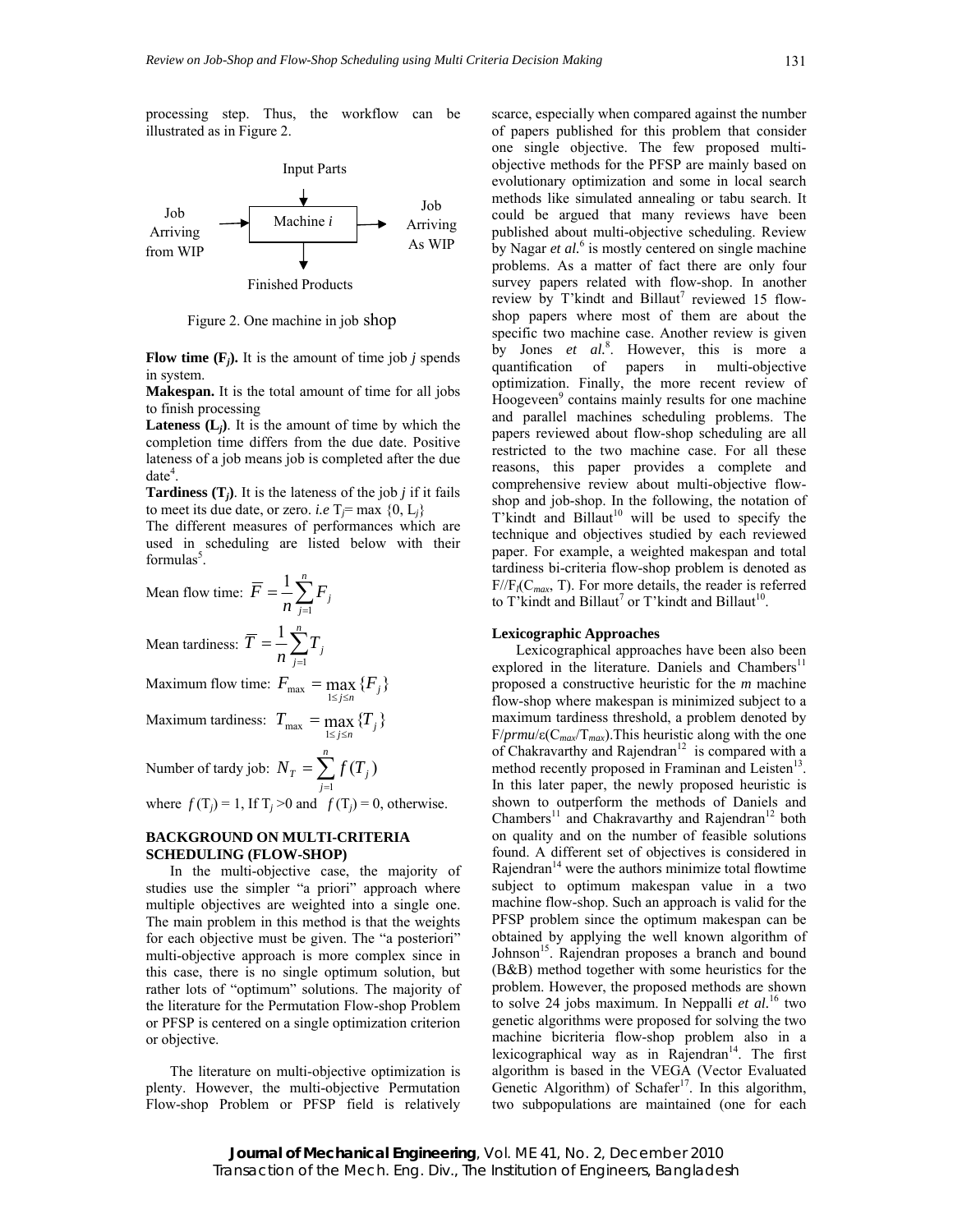objective) and are combined by the selection operator for obtaining new solutions. In the second GA, referred to as the weighted criteria approach, a linear combination of the two criteria is considered. This weighted sum of objectives is used as the fitness value. The same problem is studied by Gupta *et al.*<sup>1</sup> where a tabu search is employed. This algorithm is finely-tuned by means of statistical experiments and shown to outperform some of the earlier existing methods. Gupta *et al.*19 present some local search procedures and three metaheuristics for a two machine flow-shop. The methods developed are simulated annealing (SA), threshold accepting and tabu search. The criteria to optimize are composed of several lexicographic pairs involving makespan, weighted flowtime and weighted tardiness. The proposed methods are compared against the GA of Neppalli *et al.*16 and the results discussed. Gupta *et al.*20 proposed nine heuristics for the two machine case minimizing flowtime subject to optimum makespan, i.e., Le*x* (C*max*, F). The authors identify some polynomially solvable cases and carry out a comprehensive analysis of the proposed heuristics. Insertion based methods are shown to give the best results. The same problem is approached by T'kindt *et al.*21 where the authors propose an ant colony optimization (ACO) algorithm. The method is compared against a heuristic from T'kindt *et al.*22 and against other single objective methods form the literature. Although in some cases is slower, the proposed ACO method is shown to give higher quality results. T'kindt *et al.*<sup>22</sup> work with the same problem. The authors propose a B&B method capable of solving instances of up to 35 jobs in a reasonable time. Some heuristics are also provided. Venditti<sup>23</sup> addresses a practical scheduling problem arising in the packaging department of a pharmaceutical industrial plant. The objective functions are minimization of makespan and maximum tardiness in lexicographic order. Representing a solution with a directed graph allows devising an effective tabu search algorithm to solve the problem. Computational experiments, carried on real and randomly generated instances, show the effectiveness of this approach.

#### **Weighted Objectives Approaches**

Most studies make use of the "a priori" approach which was mentioned earlier. This means that objectives are weighted (mostly linearly) into a single combined criterion. After this conversion, most single objective algorithms can be applied. Nagar *et al.*<sup>6</sup> proposed a B&B procedure for solving a two machine flow-shop problem with a weighted combination of flowtime and makespan as objective. The algorithm initializes the B&B tree with an initial feasible solution and an upper bound, both obtained from a greedy heuristic. This algorithm was able to find the optimal solutions of problems with two machines and up to 500 jobs but only under some

strong assumptions and data distributions. The same authors use this B&B in Nagar *et al.*<sup>24</sup> as a tool for providing the initial population in a GA. The hybrid B&B+GA approach is tested for the same two-job bicriteria flow-shop and it is shown to outperform the pure B&B and GA algorithms. Another GA is presented in Sridhar and Rajendran<sup>25</sup> for makespan and flowtime, including also idle time as a third criterion. The algorithm uses effective heuristics for initialization. Cavalieri and Gaiardelli<sup>26</sup> study a realistic production problem that they modelize as a flow-shop problem with makespan and tardiness criteria. Two genetic algorithms are proposed where many of their parameters are adaptive.  $Yeh^{27}$ proposes another B&B method that compares favorably against that of Nagar et al.<sup>6</sup>. For unstructured problems, Yeh's B&B is able to solve up to 14-job instances in less time than the B&B of Nagar *et al.*<sup>6</sup>. The same author improved this B&B in  $Yeh^{28}$  and finally proposed a hybrid GA in  $Yeh^{29}$ showing the best results among all previous work. Note that all these papers of Yeh deal with the specific two machine case only. Lee and Chou<sup>30</sup> proposed heuristic methods and a mixed integer programming model for the *m* machine problem combining makespan and flowtime objectives. Their study shows that the integer programming approach is only valid for very small instances. A very similar work and results was given in a paper by the same authors<sup>31</sup>. Sivrikaya-Şerifoğlu and Ulusoy<sup>32</sup> presented three B&B algorithms and two heuristics for the two machine flow-shop with makespan and flowtime objectives. All these methods are compared among them in a series of experiments. The largest instances solved by the methods contain 18 jobs. A linear combination of makespan and tardiness is studied in Chakravarthy and Rajendran $12$  but in this case a SA algorithm is proposed. Chang *et al.*33 studies the gradual-priority weighting approach in place of the variable weight approach for genetic and genetic local search methods. These two methods are related to those of Murata *et al.*34 and Ishibuchi and Murata<sup>35</sup>, respectively. In numerical experiments, the gradual-priority weighting approach is shown superior. Framinan *et al.*<sup>36</sup> proposed several heuristics along with a comprehensive computational evaluation for the *m* machine makespan and flowtime flow shop problem. Allahverdi $37$  also studies the same objectives. A total of 10 heuristics are comprehensively studied in a computational experiment. Among the studied methods, three proposed heuristics from the author outperform the others. Several dominance relations for special cases are proposed as well.

A different set of objectives, namely makespan and maximum tardiness, are studied by Allahverdi<sup>38</sup>. Two variations are tested, in the first one; a weighted combination of the two objectives subject to a maximum tardiness value is studied. In the second,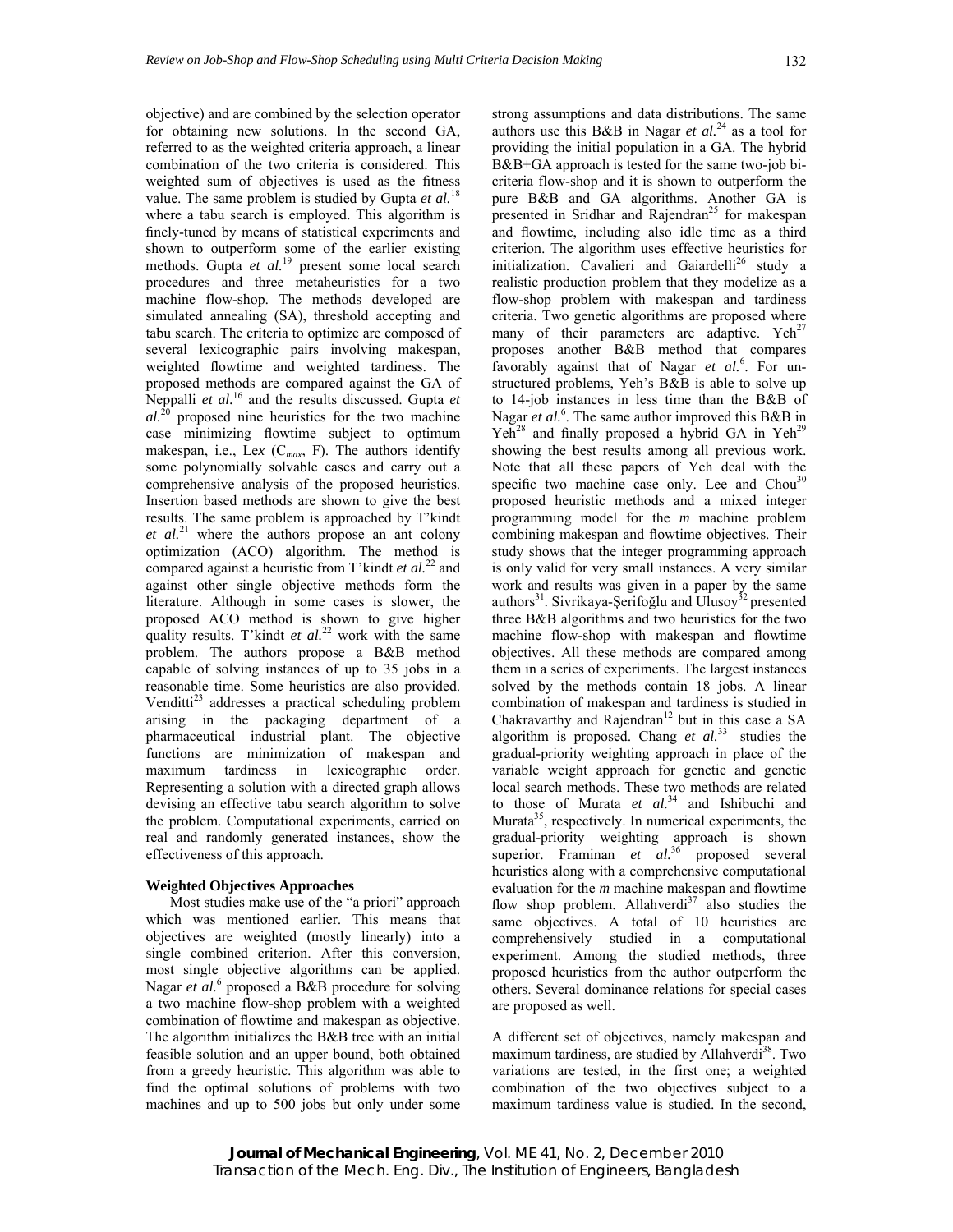the weighted combination of criteria is examined. The author proposes a heuristic and compares it against the results of Daniels and Chambers<sup>11</sup> and Chakravarthy and Rajendran<sup>18</sup>. The proposed method is shown to outperform these two according to the results. Ponnambalam *et al.*39 proposed a GA that uses some ideas from the Traveling Salesman Problem (TSP). The implemented GA is a straightforward one that just uses a weighted combination of criteria as the fitness of each individual in the population. The algorithm is not compared against any other method from the literature and just some results on small flow-shop instances are reported. Lin and  $Wu^{40}$  focus on the two machine case with a weighted combination of makespan and flowtime. The authors present a B&B method that is tested against a set of small instances. The proposed method is able to find optimum solutions to instances of up to 15 jobs in all cases. Lemesre *et al.*41 have studied the *m* machine problem with makespan and total tardiness criteria. A special methodology based on a B&B implementation, called two-phase method is employed. Due to performance reasons, the method is parallelized. As a result, some instances of up to 20 jobs and 20 machines are solved to optimality. However, the reported solving times for these cases are of seven days in a cluster of four parallel computers. Madhushini et. al. $42$  minimizing the sum of weighted flowtime/sum of weighted tardiness/sum of weighted flowtime and weighted tardiness/sum of weighted flowtime, weighted tardiness and weighted earliness of jobs, with each objective considered separately. Lower bounds on the given objective are developed by solving an assignment problem. B&B algorithms are developed to obtain the best permutation sequence in each case. The proposed algorithms are evaluated by solving many randomly generated problems of different problem sizes.

## **Pareto Approaches**

When focusing on the "a posteriori" approach the number of existing studies drops significantly. In the previously commented work of Daniels and Chambers<sup>11</sup>, the authors also propose a B&B procedure for the C*max* and T*max* objectives that computes the Pareto global front for the case of two machines. A genetic algorithm was proposed by Murata *et al.*<sup>34</sup> which was capable of obtaining a Pareto front for makespan and total tardiness. This algorithm, referred to as MOGA (Multi objective genetic algorithm), applies elitism by copying a certain number of individuals in the non-dominated set to the next generation. The non-dominated solutions are kept externally in an archive. The algorithm selection is based on a fitness value given to each solution on the basis of a weighted sum of the objective's values. The weights for each objective are randomly assigned at each iteration of the algorithm. The authors also test their proposed GA with three objectives including flowtime. Later, in Ishibuchi and Murata<sup>35</sup> the algorithm is extended by using a local search step that is applied to every new solution, after the crossover and mutation procedures.

Saym and Karabatı<sup>43</sup> studied a B&B algorithm that generates the optimum Pareto front for a two machine flow-shop with makespan and flowtime objectives. The experimental evaluation compares only against heuristics like those of Johnson<sup>15</sup> and Rajendran<sup>14</sup>. Some instances of up to 24 jobs are solved to optimality. Liao *et al.*<sup>44</sup> proposed a B&B algorithm for the two machine bi-criteria optimization problem, with the objectives of minimizing makespan and number of tardy jobs and also with the objectives of makespan and total tardiness. The lower bound values are obtained by means of the Johnson algorithm for makespan, and the Moore's EDD (Early Due Date) algorithm for the number of tardy jobs. For each node of the partial schedules, two lower bounds are calculated using the above heuristics. The accepted non dominated schedules are kept in an external set. At the end of the algorithm, this set contains optimal Pareto front for the problem. Lee and Wu<sup>45</sup> also study the two machine case with B&B methods but with a combination of flowtime and total tardiness criteria. The authors do not compare their proposed approach with the literature and just report the results of their algorithm. A new type of genetic algorithm is shown by Bagchi<sup>46</sup>. This method is based on the NSGA method by Srinivas and Deb<sup>47</sup>. Some brief experiments are given for a single flow-shop instance with flowtime and makespan objectives. Murata *et al.*48 improve the earlier MOGA algorithm of Murata *et al.*34. This new method, called CMOGA, refines the weight assignment. A few experiments with makespan and total tardiness criteria are conducted. The new CMOGA outperforms MOGA in the experiments carried out. Ishibuchi *et al.*49 present a comprehensive study about the effect of adding local search to their previous algorithm<sup>35</sup>. The local search is only applied to good individuals and by specifying search directions. This form of local search was shown to give better solutions for many different multi-objective genetic algorithms. In Loukil *et al.*<sup>50</sup> many different scheduling problems are solved with different combinations of objectives. The main technique used is a multi-objective tabu search (MOTS). The paper contains a general study involving single and parallel machine problems as well. Later, in Loukil *et al.*<sup>51</sup>, a similar study is carried out, but in this case the multi-objective approach employed is the simulated annealing algorithm (MOSA). A B&B approach is also shown by Toktas *et al.*<sup>52</sup> for the two machine case under makespan and maximum earliness criteria. To the best of our knowledge, such combination of objectives has not been studied in the literature before. The procedure is able to solve problems of up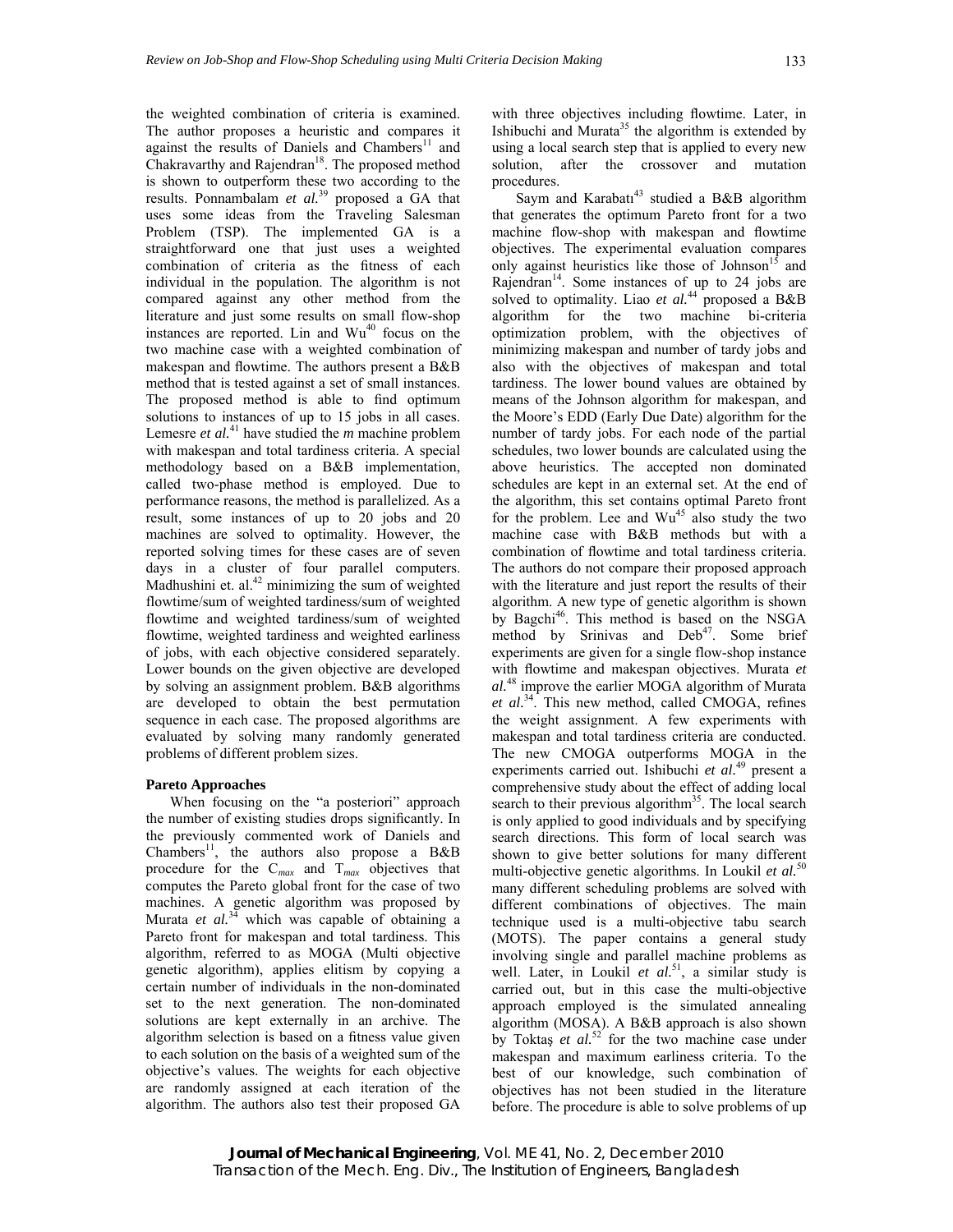to 25 jobs. The authors also propose a heuristic method. Suresh and Mohanasundaram<sup>53</sup> propose a Pareto-based simulated annealing algorithm for makespan and total flowtime criteria. The proposed method is compared against that of Ishibuchi *et al.*<sup>49</sup> and against an early version of the SA proposed later by Varadharajan and Rajendran<sup>54</sup>. The results, shown only for small problems of up to 20 jobs, show the proposed algorithm to be better on some specific performance metrics. Arroyo and Armentano<sup>55</sup> studied heuristics for several two and three objective combinations among makespan, flowtime and maximum tardiness. For two machines, the authors compare the heuristics proposed against the existing B&B methods of Daniels and Chambers<sup>11</sup> and Liao *et al.*44. For the general m machine case, the authors compare the results against those of Framinan *et al.*36. The results favor the proposed method that is also shown to improve the results of the GA of Murata *et al.*<sup>34</sup> if used as a seed sequence. The same authors developed a tabu search for the makespan and maximum tardiness objectives in Armentano and  $Arroyo<sup>56</sup>$ . The algorithm includes several advanced features like diversification and local search in several neighborhoods. For the two machine case, again the proposed method is compared against Daniels and  $\text{Chambers}^{11}$  and for more than two machines against Ishibuchi and Murata<sup>35</sup>. The proposed method is shown to be competitive in numerical experiments. In a more recent paper Arroyo and Armentano<sup>57</sup> carry out a similar study but in this case using genetic algorithms as solution tools. Although shown to be better than other approaches, the authors do not compare this GA with their previous methods. Makespan and total flowtime are studied by Varadharajan and Rajendran<sup>54</sup> with the help of simulated annealing methods. These algorithms start from heuristic solutions that are further enhanced by improvement schemes. Two versions of these SA (MOSA and MOSA-II) are shown to outperform the GA of Ishibuchi and Murata<sup>35</sup>. Pasupathy *et al.*<sup>58</sup> have proposed a Paretoarchived genetic algorithm with local search and have tested it with the makespan and flowtime objectives. The authors test this approach against Ishibuchi and Murata<sup>35</sup> and Chang *et al.*<sup>33</sup>. Apparently, the newly proposed GA performs better under some limited tests. Melab *et al.*59 propose a grid-based parallel genetic algorithm aimed at obtaining an accurate Pareto front for makespan and total tardiness criteria. While the authors do not test their approach against other existing algorithms, the results appear promising. However, the running days are of 10 days in a set of computers operating as a grid. More recently, Rahimi-Vahed and Mirghorbani<sup>60</sup> have proposed a complex hybrid multi-objective particle swarm optimization (MOPS) method. The considered criteria are flowtime and total tardiness. In this method, an elite tabu search algorithm is used as an initialization of the swarm. A

parallel local search procedure is employed as well to enhance the solution represented by each particle. This complex algorithm is compared against the SPEAII multi-objective genetic algorithm of Zitzler *et al.*61. MOPS yields better results than SPEAII according to the reported computational experimentation albeit at a higher CPU time requirements. Finally, Geiger $62$  has published an interesting study where the topology of the multiobjective flow-shop problem search space is examined. Using several local search algorithms, the author analyzes the distribution of several objectives and tests several combinations of criteria.

# **Goal Programming and Other Approaches**

There are some cases of other multi-objective methodologies like goal programming. For example, Selen and Hott<sup>63</sup> proposed a mixed-integer goal programming formulation for a bi-objective PFSP dealing with makespan and flowtime criteria. As with every goal programming method, a minimum desired value for each objective has to be introduced. Later, Wilson<sup>64</sup> proposed a different model with fewer variables but a larger number of constraints. However, both models have the same number of binary variables. The comparison between both models results in the one of Selen and  $Hott<sup>63</sup>$  being better for problems with  $n \ge 15$ . Many algorithms in the literature have been proposed that do not explicitly consider many objectives as in previous sections. For example, Ho and Chang<sup>65</sup>propose a heuristic that is specifically devised for minimizing machine idle time in a *m* machine flow-shop. Although the heuristic does not allow for setting weights or threshold values and does not work with the Pareto approach either, the authors test it against a number of objectives. A similar approach is followed by Gangadharan and Rajendran<sup>66</sup> where a simulated annealing is proposed for the *m* machine problem and evaluated under makespan and flowtime criteria. Along with the SA method, two heuristics are also studied. Rajendran<sup>67</sup>proposes a heuristic for the same problem dealt with in Ho and Chang<sup>65</sup>. After a comprehensive numerical experimentation, the new proposed heuristic is shown to be superior to that of Ho and Chang's. A very similar study is also presented by the same author in Rajendran<sup>68</sup>. Ravindran *et al.*69 present three heuristics aimed at minimizing makespan and flowtime. The authors test the three proposed method against the heuristic of Rajendran<sup>67</sup> but using only very small instances of 20 jobs and 20 machines maximum. The three heuristics appear to outperform Rajendran's albeit slightly. It is difficult to draw a line in these types of papers since many authors test a given proposed heuristic under different objectives. However, the heuristics commented above were designed with several objectives in mind and therefore we have included them in the review.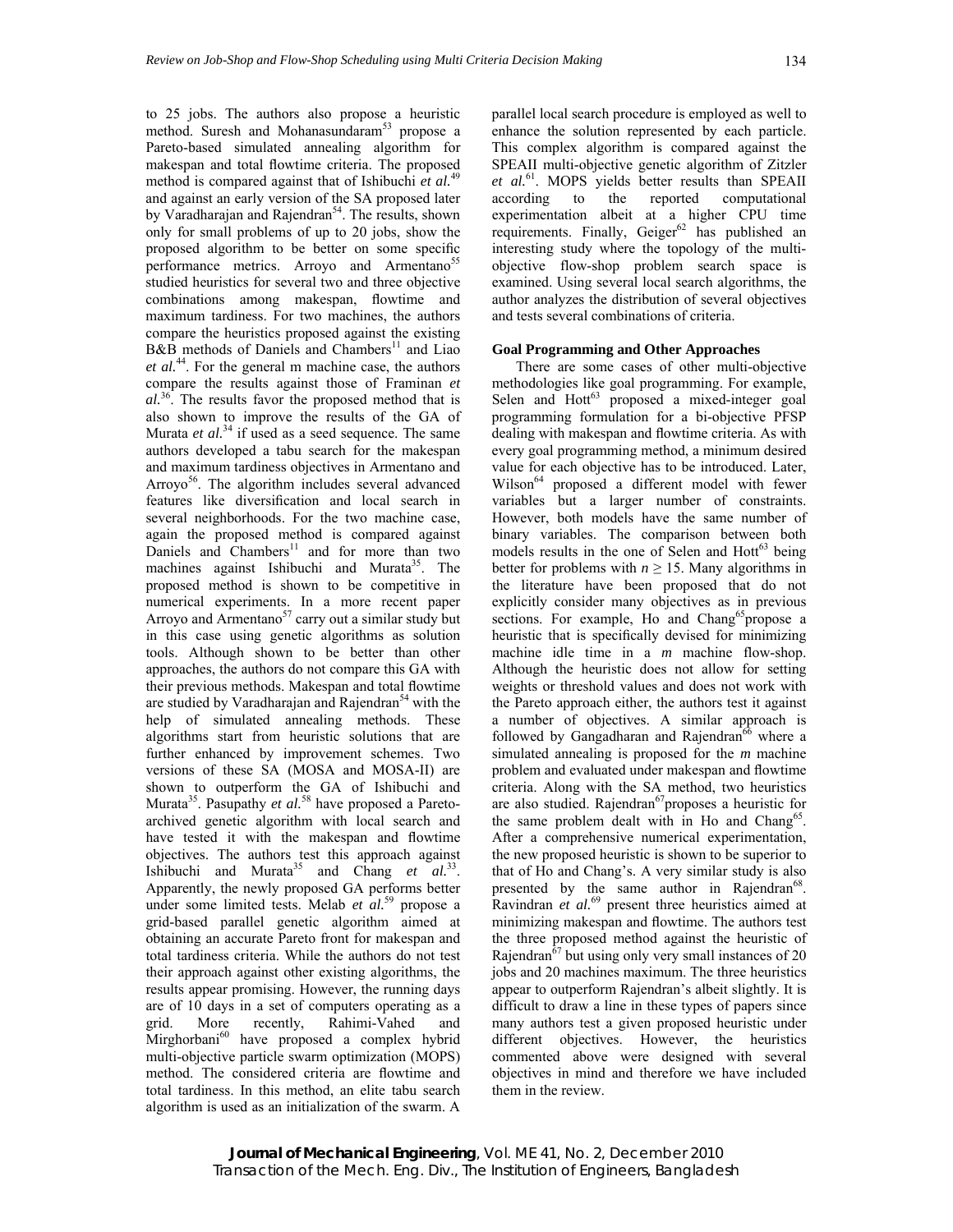In total, 54 papers have been reviewed. Among them, 21 deal with the specific two machine case. From the remaining 33 that study the more general m machines, a total of 16 uses the "a posteriori" or Pareto based approach. The results of these methods are not comparable for several reasons. First, the authors do not always deal with the same combination of criteria. Second, comparisons are many times carried out with different benchmarks and against heuristics or older methods. Last and most importantly, the quality measures employed are not appropriate as recent studies have shown.

## **Multi-objective Quality Measures**

As commented in previous sections, comparing the solutions of two different Pareto approximations coming from two algorithms are not straightforward. Two approximation sets A and B can be even incomparable. Recent studies like those of Zitzler *et*   $al.^{70}$ , Paquete<sup>71</sup> or more recently, Knowles *et al.*<sup>72</sup> are an example of the enormous effort being carried out in order to provide the necessary tools for a better evaluation and comparison of multi-objective algorithms. However, the multi-objective literature for the PFSP frequently uses quality measures that have been shown to be misleading. For example, in the two most recent papers reviewed $^{60, 62}$  some metrics like generational distance or maximum deviation from the best Pareto front are used. These metrics, among other ones are shown to be non Pareto-compliant in the study of Knowles et al.<sup>72</sup>, meaning that they can give a better metric for a given Pareto approximation front B and worse for another front A even in a case where  $A \leq B$ . What is worse, in the comprehensive empirical evaluation of quality measures given in Knowles *et al.*72, it is shown that the most frequently used measures are non Paretocompliant and are demonstrated to give wrong and misleading results more often than not. Therefore, special attention must be given to the choice of quality measures to ensure sound and generalizable results. Knowles *et al.*72 propose three main approaches that are safe and sound. The first one relies on the Pareto dominance relations among sets of solutions. It is possible to rank a given algorithm over another based on the number of times the resulting Pareto approximation fronts dominate (strong, regular or weakly) each other. The second approach relies on quality indicators, mainly the hypervolume  $I_H$  and the Epsilon indicators that were already introduced in Zitzler and Thiele<sup>73</sup> and Zitzler *et al.*70, respectively. Quality indicators usually transform a full Pareto approximation set into a real number. Lastly, the third approach is based on empirical attainment functions. Attainment functions give, in terms of the objective space, the relative frequency that each region is attained by the approximation set given by an algorithm. These three approaches range from straightforward and easy to compute in the case of dominance ranking to the not so easy and computationally intensive attainment functions. According to Knowles *et al.*<sup>72</sup>, I<sub>H</sub> and I<sup>1</sup><sub>ε</sub> are Pareto-compliant and represent the state-of-theart as far as quality indicators are concerned. Additionally, combining the analysis of these two indicators is a powerful approach since if the two indicators provide contradictory conclusions for two algorithms; it means that they are incomparable. The hypervolume indicator  $I_H$ , first introduced by Zitzler and Thiele<sup>73</sup> just measures the area (in the case of two objectives) covered by the approximated Pareto front given by one algorithm. A reference point is used for the two objectives in order to bound this area. A greater value of  $I_H$  indicates both a better convergence to as well as a good coverage of the optimal Pareto front. Calculating the hypervolume can be costly and I use the algorithm proposed in  $Deb<sup>74</sup>$ . This algorithm already calculates a normalized and scaled value. The binary epsilon indicator  $I_{\varepsilon}$  proposed initially by Zitzler *et al.*<sup>70</sup>.

#### **Computational Evaluation**

This work implemented not only algorithms specifically proposed for the multi-objective PFSP but also many other multi-objective optimization algorithms. In these cases, some adaptation has been necessary. In the following discussed the algorithms that have been considered.

The MOGA algorithm of Murata *et al.*34 was designed to tackle the multi objective flow-shop problem. It is a simple genetic algorithm with a modified selection operator. During this selection, a set of weights for the objectives are generated. In this way the algorithm tends to distribute the search toward different directions. The authors also incorporate an elite preservation mechanism which copies several solutions from the actual Pareto front to the next generation. Chakravarthy and Rajendran<sup>12</sup> presented a simple simulated annealing algorithm which tries to minimize the weighted sum of two objectives. The best solution between those generated by the Earliest Due Date (EDD), Least Static Slack (LSS) and NEH methods is selected to be the initial solution<sup>74</sup>. The adjacent interchange scheme (AIS) is used to generate a neighborhood for the actual solution. Notice that this algorithm, referred to as SA\_Chakravarty, is not a real Pareto approach since the objectives are weighted. Bagchi $4<sup>4</sup>$ proposed a modification of the well known NSGA procedure and adapted it to the flow-shop problem. This algorithm, referred to as ENGA, differentiates from NSGA in that it incorporates elitism. In particular, the parent and offspring populations are combined in a unique set, then a non-dominated sorting is applied and the 50% of the non-dominated solutions are copied to the parent population of the following generation. Murata *et al.*47 enhanced the original MOGA of Murata *et al.*33. A different way of distributing the weights during the run of the algorithm is presented. The proposed weight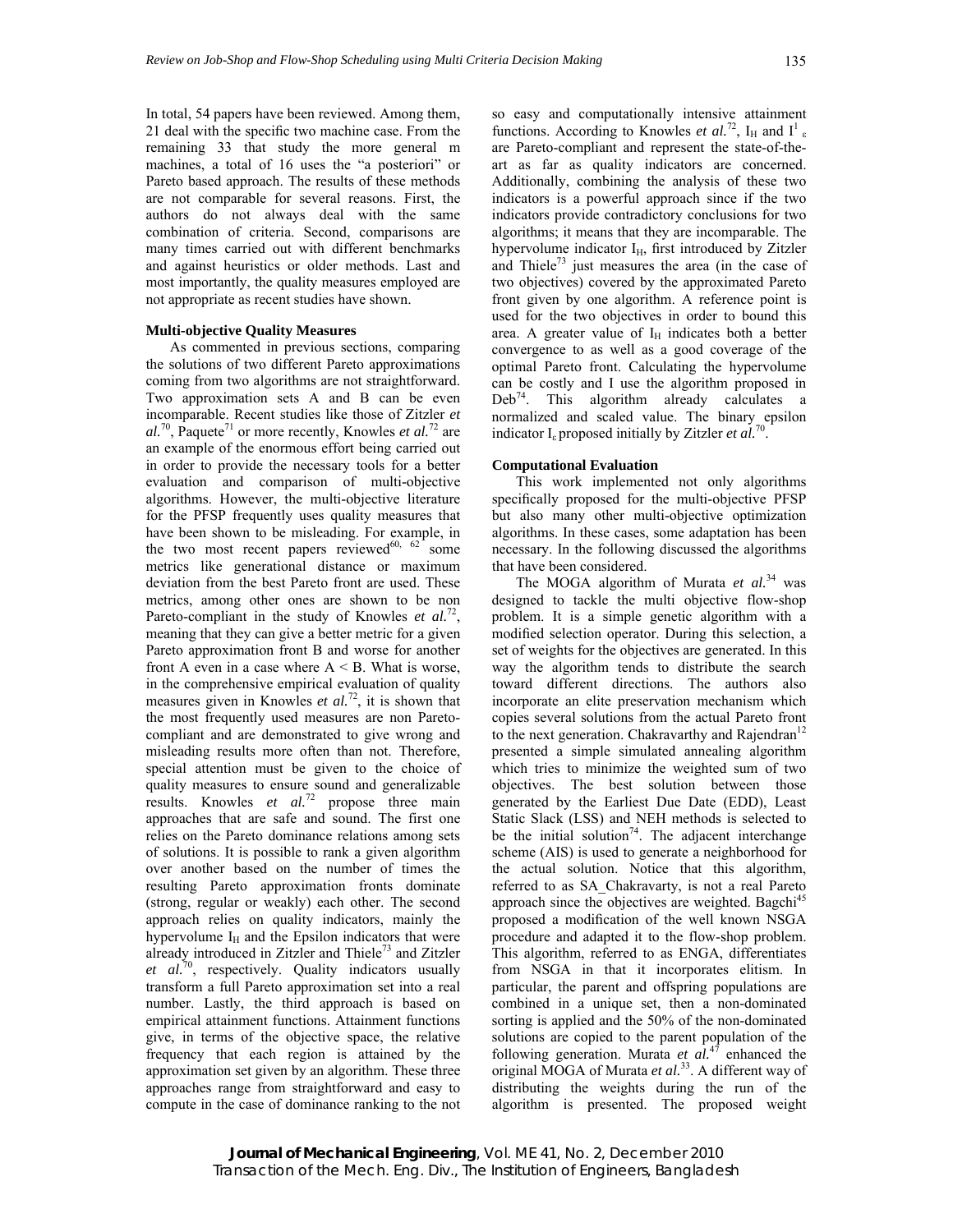specification method makes use of a cellular structure which permits to better select weights in order to find a finer approximation of the optimal Pareto front. Suresh and Mohanasundaram<sup>52</sup> proposed a Pareto archived simulated annealing (PASA) method. A new perturbation mechanism called "segment-random insertion (SRI)" scheme is used to generate the neighborhood of a given sequence. An archive containing the non-dominated solution set is used. A randomly generated sequence is used as an initial solution. The SRI is used to generate a neighborhood set of candidate solutions and each one is used to update the archive set. A fitness function that is a scaled weighted sum of the objective functions is used to select a new current solution. A restart strategy and a reannealing method are also implemented. Armentano and Arroyo<sup>55</sup> developed a multiobjective tabu search method called MOTS. The algorithm works with several paths of solutions in parallel, each with its own tabu list. A set of initial solutions is generated using a heuristic. A local search is applied to the set of current solutions to generate several new solutions. A clustering procedure ensures that the size of the current solution set remains constant. The algorithm makes also use of an external archive for storing all the non-dominated solutions found during the execution. After some initial experiments we found that under the considered stopping criterion (to be detailed later), less than 12 iterations were carried out. Arroyo and Armentano<sup>56</sup> proposed a genetic local search algorithm with the following features: preservation of population's diversity, elitism (a subset of the current Pareto front is directly copied to the next generation) and usage of a multi-objective local search. The concept of Pareto dominance is used to assign fitness (using the non-dominated sorting procedure and the crowding measure both proposed for the NSGAII) to the solutions and in the local search procedure. A multi-objective simulated annealing (MOSA) is presented in Varadharajan and Rajendran<sup>53</sup>. The algorithm starts with an initialization procedure which generates two initial solutions using simple and fast heuristics. These sequences are enhanced by three improvement schemes and are later used, alternatively, as the solution of the simulated annealing method. MOSA tries to obtain non dominated solutions through the implementation of a simple probability function that attempts to generate solutions on the Pareto optimal front. The probability function is varied in such a way that the entire objective space is covered uniformly obtaining as many non-dominated and well dispersed solutions as possible. Varadharajan. Pasupathy *et al.*<sup>57</sup> proposed a genetic algorithm which we refer to as PGA\_ALS. This algorithm uses an initialization procedure which generates four good initial solutions that are introduced in a random population. PGA\_ALS handles a working population and an external one. The internal one evolves using a Pareto-ranking based procedure similar to that used in NSGAII. A crowding procedure is also proposed and used as a secondary selection criterion. The nondominated solutions are stored in the external archive and two different local searches are then applied to half of archive's solutions for improving the quality of the returned Pareto front. Geiger<sup>61</sup> proposed a new algorithm is based on iterated local search which in turn relies on two main principles, intensification using a variable neighborhood local search and diversification using a perturbation procedure. The Pareto dominance relationship is used to store the non-dominated solutions. This scheme is repeated through successive iterations to reach favorable regions of the search space.

The multi-objective literature is marred with many interesting proposals, mainly in the form of evolutionary algorithms that have not been applied to the PFSP before. Therefore, in this section review some of these methods that have been reimplemented and adapted to the PFSP. Srinivas and Deb<sup>46</sup> proposed the well known non-dominated sorting genetic algorithm, referred to as NSGA. This method differs from a simple genetic algorithm only for the way the selection is performed. The nondominated Sorting procedure (NDS) iteratively divides the en tire population into different Pareto fronts. The individuals are assigned a fitness value that depends on the Pareto front they belong to. Furthermore, this fitness value is modified by a factor that is calculated according to the number of individuals crowding a portion of the objective space. A sharing parameter  $\sigma$  share is used in this case. All other features are similar to a standard genetic algorithm. Zitzler and Thiele<sup>72</sup> presented another genetic algorithm referred to as SPEA. The most important characteristic of this method is that all non-dominated solutions are stored in an external population. Fitness evaluation of individuals depends on the number of solutions from the external population they dominate. The algorithm also incorporates a clustering procedure to reduce the size of the non-dominated set without destroying its characteristics. Finally, population's diversity is maintained by using the Pareto dominance relationship. Later, Zitzler et al.<sup>60</sup> proposed an improved SPEAII version that incorporates a different fine-grained fitness strategy to avoid some drawbacks of the SPEA procedure. Other improvements include a density estimation technique that is an adaptation of the *k*-th nearest neighbor method, and a new complex archive truncation procedure. Knowles and Corne<sup>76</sup> presented another algorithm called PAES. This method employs local search and a population archive. The algorithm is composed of three parts, the first one is the candidate solution generator which has an archive of only one solution and generates a new one making use of random mutation. The second part is the candidate solution acceptance function which has the task of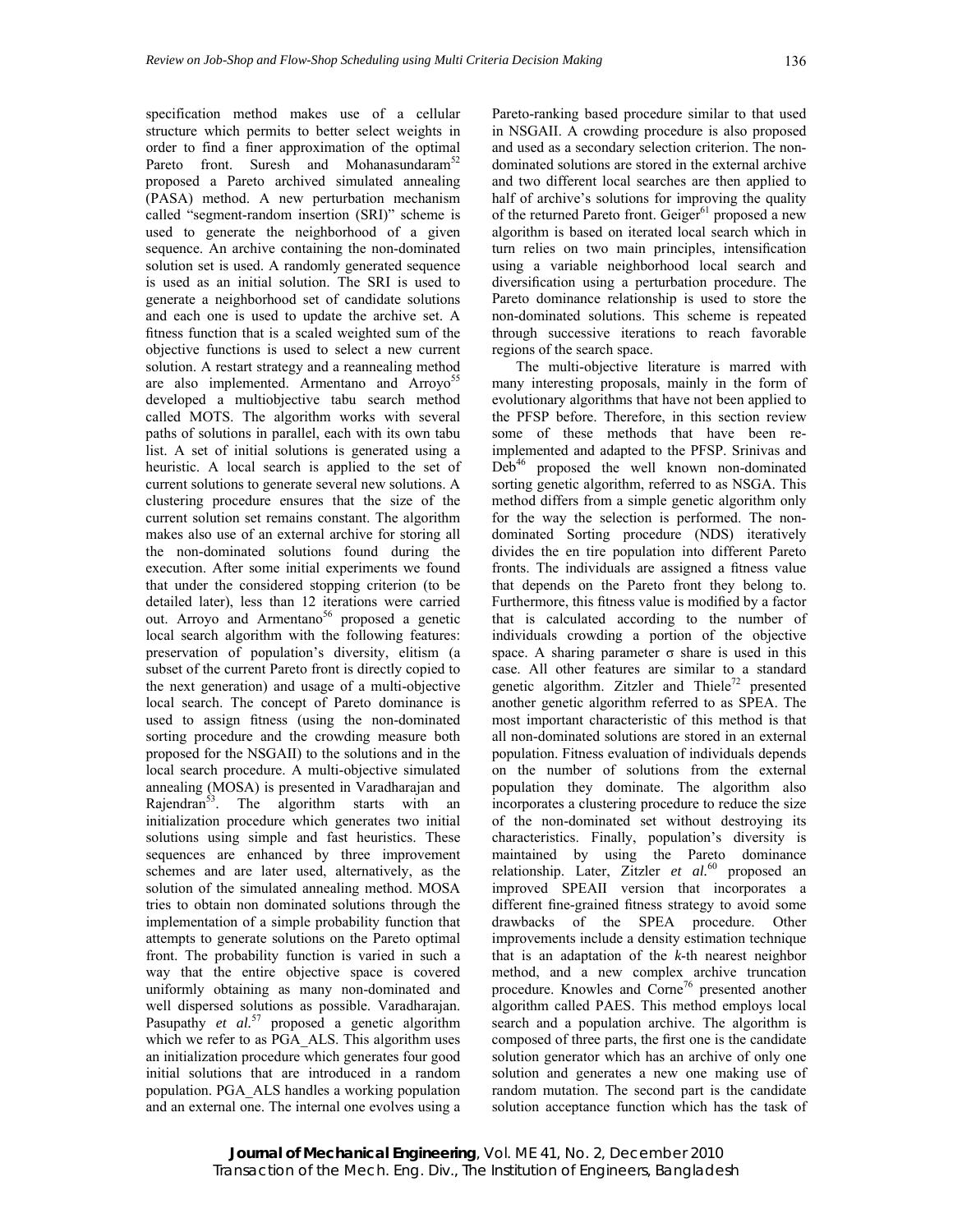accepting or discarding the new solution. The last part is the non-dominated archive which contains all the non-dominated solutions found so far. According to the authors, this algorithm represents the simplest nontrivial approach to a multi-objective local search procedure. In the same paper, the authors present an enhancement of PAES referred to as  $(\mu+\lambda)$  –PAES. Here a population of  $\mu$  candidate solutions is kept. By using a binary tournament, a single solution is selected and  $\lambda$  mutant solutions are created using random mutation. Hence, a  $\mu + \lambda$  population is created and a dominance score is calculated for each individual. µ Individuals are selected to update the candidate population while an external archive of non-dominated solutions is maintained. Another genetic algorithm is proposed by Corne *et al.*76. This method, called PESA uses an external population EP and an internal one IP to pursuit the goal of finding a well spread Pareto front. A selection and replacement procedure based on the degree of crowding is implemented. A simple genetic scheme is used for the evolution of IP while EP contains the nondominated solutions found. The size of the EP is upper bounded and a hyper-grid based operator eliminates the individuals in the more crowded zones. Later, in Corne *et al.*78 an enhanced PESAII method is provided. This algorithm differs from the preceding one only in the selection technique in which the fitness value is assigned according to a hyperbox calculation in the objective space. In this technique, instead of assigning a selective fitness to an individual, it is assigned to the hyperboxes in the objective space which are occupied by at least one element. During the selection process, the hyperbox with the best fitness is selected and an individual is chosen at random among all inside the selected hyperbox. In Deb<sup>79</sup> an evolution of the NSGA was presented. This algorithm, called NSGAII, uses a new Fast Non-Dominated Sorting procedure (FNDS). Unlike the NSGA, here a rank value is assigned to each individual of the population and there is no need for a parameter to achieve fitness sharing. Also, a crowding value is calculated with a fast procedure and assigned to each element of the population.

The selection operator uses the rank and the crowding values to select the better individuals for the mating pool. An efficient procedure of elitism is implemented by comparing two successive generations and preserving the best individuals. This NSGAII method is extensively used in the multi objective literature for the most varied problem domains. Later, Deb et al.<sup>80</sup> introduced yet another GA called CNSGAII. Basically, in this algorithm the crowding procedure is replaced by a clustering approach. The rationale is that once a generation is completed, the previous generation has a size of P*size* (parent set) and the current one (offspring set) is also of the same size. Combining both populations yields a 2P*size* set but only half of them are needed for the next generation. To select these solutions the nondominated sorting procedure is applied first and the clustering procedure second. Deb *et al.*80 studied another different genetic algorithm. This method, called ε−MOEA uses two co-evolving populations, the regular one called P and an archive A. At each step, two parent solutions are selected, the first from P and the second from A. An offspring is generated, and it is compared with each element of the population P. If the offspring dominates at least a single individual in P then it replaces this individual. The offspring is discarded if it is dominated by P. The offspring individual is also checked against the individuals in A. In the archive population the  $\varepsilon$ dominance is used in the same way.

Zitzler and Künzli<sup>81</sup> proposed another method called B−IBEA. The main idea in this method is defining the optimization goal in terms of a binary quality measure and directly using it in the selection process. B-IBEA performs binary tournaments for mating selection and implements environmental selection by iteratively removing the worst individual from the population and updating the fitness values of the remaining individuals. A ε−indicator is used. In the same work, an adaptive variation called A−IBEA is also presented. An adapted scaling procedure is proposed with the goal of making the algorithm's behavior independent from the tuning of the parameter *k* used in the basic B−IBEA version. Finally, Kollat and Reed<sup>82</sup> proposed also a NSGAII variation referred to as ε−NSGAII by adding ε−dominance archiving and adaptive population sizing. The ε parameter establishes the size of the grid in the objective space. Inside each cell of the grid no more than one solution is allowed. Furthermore, the algorithm works by alternating two phases. It starts using a very small population of 10 individuals and several runs of NSGAII are executed. During these runs all the non-dominated solutions are copied to an external set. When there are no further improvements in the current Pareto front, the second phase starts. Wang<sup>83</sup> devoted to some flow-shop scheduling problems with a learning effect. The objective is to minimize one of the two performance criteria, makespan and total flowtime. A heuristic algorithm with worst-case bound m for each criterion is given, where *m* is the number of machines. Furthermore, a polynomial algorithm is proposed for both of the special cases: identical processing time on each machine and an increasing series of dominating machines. An example is also constructed to show that the classical Johnson's rule is not the optimal solution for the two-machine flowshop scheduling to minimize makespan with a learning effect. Tavakkoli-Moghaddam<sup>84</sup> investigates a novel multi-objective model for a no-wait flowshop scheduling problem that minimizes both the weighted mean completion time and weighted mean tardiness. Obtaining an optimal solution for this type of complex, large-sized problem in reasonable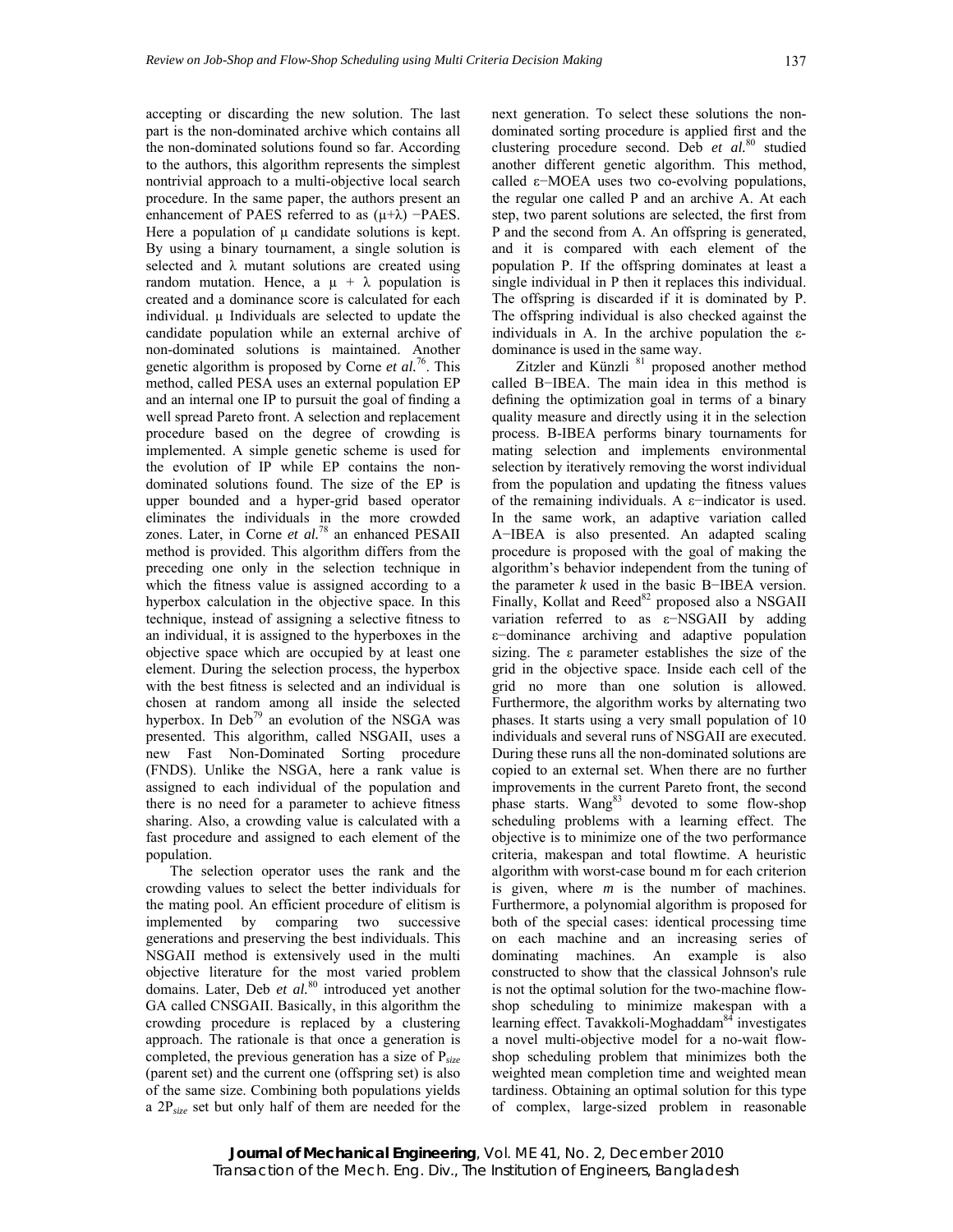computational time by using traditional approaches and optimization tools is extremely difficult. The authors presents a new hybrid multi-objective algorithm based on the features of a biological immune system (IS) and bacterial optimization (BO) to find Pareto optimal solutions for the given problem. Further, the efficiency of the proposed algorithm, based on various metrics, is compared against five prominent multi-objective evolutionary algorithms: PS-NC GA, NSGA-II, SPEA-II, MOIA, and MISA and find HMOIA outperforms the five foregoing algorithms, especially for large-sized problems. Yagmahan $85$  consider the flow-shop scheduling problem with multi-objectives of makespan, total flow time and total machine idle time.

Ant colony optimization (ACO) algorithm is proposed to solve this problem. They compared the algorithm with solution performance obtained by the existing multi-objective heuristics and show that proposed algorithm is more effective and better than other methods compared. Allouche et. al.  $(2009)^{86}$ proposes an aggregation procedure that integrates three different criteria to find the best sequence in a flow-shop production environment. The compromise programming model and the concept of satisfaction functions will be utilized to integrate explicitly the manager's preferences according to the deviations between the achievement and the aspiration levels of the following criteria: Makespan, total flow time and total tardiness. Yagmahan $87$  present a multi-objective ant colony system algorithm (MOACSA), which combines ant colony optimization approach and a local search strategy in order to solve this scheduling problem. Its solution performance was compared with the existing multi-objective heuristics and get more efficient and better than other methods. Dugardin<sup>88</sup> focuses on the multi-objective resolution of a reentrant hybrid flow-shop scheduling problem (RHFS) and objectives are: the maximization of the utilization rate of the bottleneck and the minimization of the maximum completion time and solve this problem with a new multi-objective genetic algorithm called L-NSGA which uses the Lorenz dominance relationship. The results of L-NSGA are compared with NSGA2, SPEA2 and an exact method. A stochastic model of the system is proposed and used with a discrete event simulation module. A test protocol is applied to compare the four methods on various configurations of the problem. The comparison is established using two standard multi-objective metrics. The Lorenz dominance relationship provides a stronger selection than the Pareto dominance and gives better results than the latter. The computational tests show that L-NSGA provides better solutions than NSGA2 and SPEA2; moreover, its solutions are closer to the optimal front. The efficiency of our method is verified in an industrial field-experiment.

# **BACKGROUND ON MULTI-CRITERIA SCHEDULING (JOB-SHOP)**

Mellor<sup>89</sup> discusses the literature on job-shop like sequencing problems. The effectiveness of evolutionary computation methodologies in the solution of multi-objective optimization problems has generated significant research interest in recent years. A number of evolutionary multiobjective optimization (EMO) methodologies have been developed and are being continuously improved in order to achieve better performance. These techniques have illustrated their competency against traditional multiobjective optimization techniques in the solution of this type of problems and are now considered to be a robust optimization tool in the hands of researchers and practitioners. An excellent introduction to the concepts of multiobjective optimization as well as a review of EMO techniques can be found<sup>90</sup>.

Single-objective scheduling optimization problems have traditionally attracted considerable research interest from evolutionary computation researchers, since the encoding of solutions is straightforward and a number of well-tested recombination operators enhance the robustness of the optimization process $91$ . While EMO research in the same area has not been as fruitful, optimization methodologies have been proposed during the last decade.

 $U \text{d}o^{92}$  reports of a simulation study that investigates a dynamic approach to scheduling jobs in a multi-machine job-shop. The workload information of a job is used in different forms to evaluate the shop performance based on three measures: mean job lateness, percentage of tardy jobs and lateness variance. Different combinations of due-date assignment methods and sequencing rules are compared based on specific performance criteria. The results indicate that using the cumulative distribution function of workload information can yield a better performance than using a proportional function of workload information or ignoring shop congestion information. A few situations are identified in which workload information is not critical. Toker<sup>93</sup> consider the job-shop scheduling problem under a discrete non-renewable resource constraint. The authors assume that jobs have arbitrary processing times and resource requirements and there is a unit supply of the resource at each time period and develop an approximation algorithm for this problem and empirically test its effectiveness in finding the minimum makespan schedules. Mesghouni *et al.*<sup>94</sup> considered the typical job-shop scheduling problem with the primary objective of minimizing the makespan of all jobs to be processed. The solution methodology consisted of a Constrained Logic Programming algorithm that provided initial solutions for the evolutionary optimization process. Multicriteria analysis followed the identification of a set of solutions that satisfied the objective of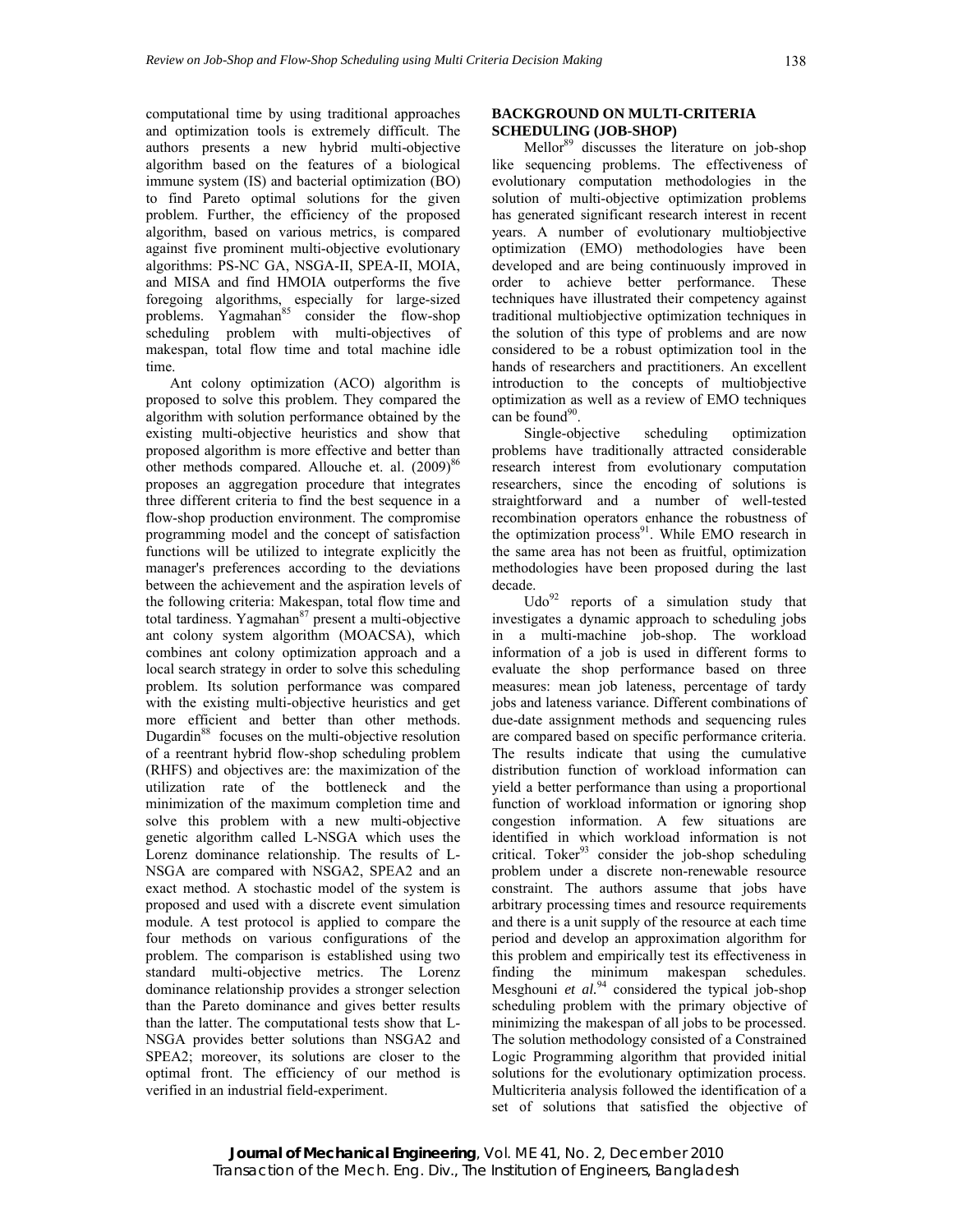minimum makespan. The PROMETHEE multicriteria analysis technique was employed for the identification of non-dominated solutions based on the minimization of makespan, minimization of the standard deviation of the workload of the resource, minimization of the mean completion time and the minimization of the standard deviation of completion time. The end-user was responsible for choosing among the alternative solutions generated and changing the objective weights according to his/her preferences. An interesting study on the solution of the job-shop scheduling problem using evolutionary computation algorithms was presented by Esquivel *et al.*95 and showed that using the concepts of multirecombination (Production of multiple offspring by the same pair of parents during crossover and choice of the best one) and incest prevention (recombination restricted only to individuals without common ancestors) evolutionary computation algorithms produce better results both in the single and multiobjective instances of the problem. For the multi objective case the author proposed both a sub population based approach, where each subpopulation optimized a separate objective and the combined population optimized an aggregated combination of the objectives considered, and a Pareto-ranking based approach utilizing the concept of elitism. Encouraging results were reported for both approaches; however, no comparison with alternative multiobjective optimization techniques was attempted. Thiagarajan $96$  addresses the problem of scheduling in dynamic assembly job-shops with the consideration of jobs having different earliness, tardiness and holding costs. In the first phase of the study, relative costs, earliness and tardiness of jobs are considered, and the dispatching rules are presented in order to minimize the sum of weighted earliness and weighted tardiness of jobs. In the second phase of the study, the objective considered is the minimization of the sum of weighted earliness, weighted tardiness and weighted flowtime of jobs, and the dispatching rules are presented by incorporating the relative costs of earliness, tardiness and flowtime of jobs. Gao *et. al.*97 addresses the fJSP problem with three objectives: min makespan, min maximal machine workload and min total workload and develop a new GA hybridized with an innovative local search procedure (bottleneck shifting) for the problem. The GA uses two representation methods to depict solution candidates of the fJSP problem. Advanced crossover and mutation operators are proposed to adapt to the special chromosome structures and the characteristics of the problem.

Cheng<sup>98</sup> study the problem of scheduling *n* deteriorating jobs on *m* identical parallel machines. Each job's processing time is a nondecreasing function of its start time. The problem is to determine an optimal combination of the due-date and schedule so as to minimize the sum of the due-date, earliness and tardiness penalties and showed that this problem is NP-hard, and present a heuristic algorithm to find near-optimal solutions for the problem. When the due-date penalty is 0, they also present a polynomial time algorithm to solve it. Vilcot $99$  minimize the makespan and the maximum lateness, and they are interested in finding an approximation of the Pareto frontier. A fast and elitist genetic algorithm based on NSGA-II proposed for solving the problem. The initial population of this algorithm is either randomly generated or partially generated by using a tabu search algorithm that minimizes a linear combination of the two criteria. Both the genetic and the tabu search algorithms are tested and computational results show the interest of both methods to obtain an efficient and effective resolution method. Tavakkoli-Moghaddam100 presents a fuzzy-neural approach for constraint satisfaction of a generalized job-shop scheduling problem (GJSSP) fuzzy processing times. It was an extension of recently developed research in a GJSSP where the processing time of operations was constant. But they assume that the processing time of jobs is uncertain. The proposed fuzzy-neural approach can be adaptively adjusted with weights of connections based on sequence resource and uncertain processing time constraints of the GJSSP during its processing. The computational results show that the proposed neural approach is able to find good solutions in reasonable time.  $\text{Taylor}_{\text{av}}$  solve, evaluate and employ suitable parameter and operator spaces for evolving composite dispatching rules using genetic programming, with an aim towards greater scalability and flexibility for the multiobjective flexible job-shop problems. Lei $^{102}$  present a particle swarm optimization for multi-objective jobshop scheduling problem. The objective is to simultaneously minimize makespan and total tardiness of jobs. They design a Pareto archive particle swarm optimization, in which the global best position selection is combined with the crowding measure-based archive maintenance. Manikas<sup>103</sup> demonstrate GA can be used to produce solutions in times comparable to common heuristics but closer to optimal. Changing criteria or their relative weights does not affect the running time, nor does it require programming changes. Therefore, a GA can be easily applied and modified for a variety of production optimization criteria in a job-shop environment that includes sequence-dependent setup times.  $\text{Xing}^{104}$ presented a simulation model to solve the multiobjective flexible job-shop scheduling problem which was coded by Matlab and a special mathematical computation language. After modeling the pending problem, the model is validated by five representative instances based on practical data.  $Zhang<sup>105</sup>$  proposed a particle swarm optimization (PSO) algorithm and a tabu search (TS) algorithm are combined to solve the multi-objective FJSP with several conflicting and incommensurable objectives. PSO which integrates local search and global search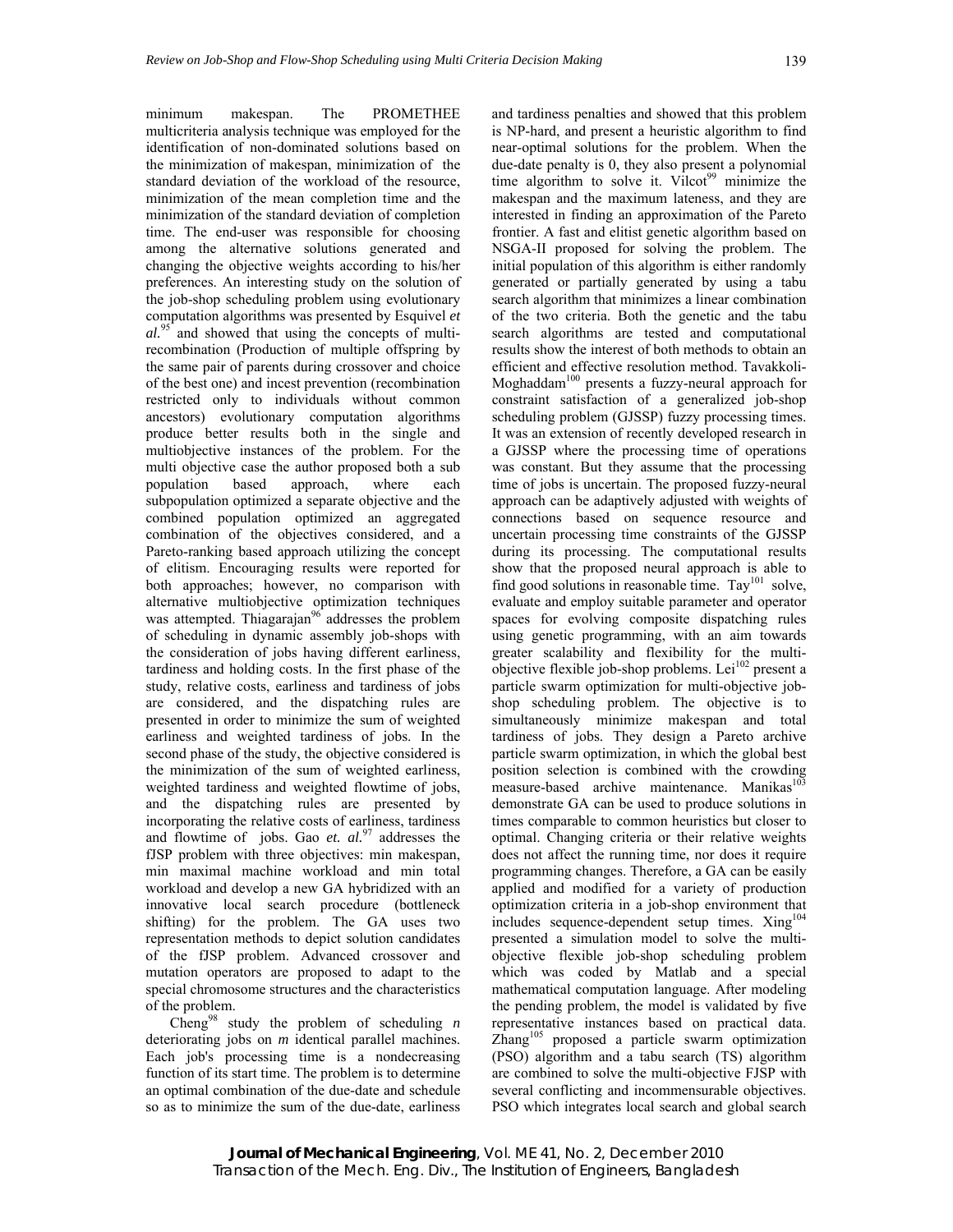scheme possesses high search efficiency. And, TS is a meta-heuristic which is designed for finding a near optimal solution of combinatorial optimization problems.

A hybrid metaheuristic method for the job-shop scheduling problem is proposed by Zobolas $106$ . The optimization criterion is the minimization of makespan and the solution method consists of three components: a Differential Evolution-based algorithm to generate a population of initial solutions, a Variable Neighbourhood Search method and a Genetic Algorithm to improve the population; the latter two are interconnected. Computational experiments on benchmark data sets demonstrate that the proposed hybrid metaheuristic reaches high quality solutions in short computational times using fixed parameter settings. Zhu $107$ proposed a costbased job-shop problem (JIT-JSP). The objective of JIT-JSP is to minimize three costs: work-in-process holding cost of half-finished orders, inventory holding cost of finished orders and backorder cost of unfulfilled orders. A modified tabu search (MTS) method is developed to improve the schedule quality by searching the neighbourhood of a feasible schedule iteratively. The MTS method is comprised of three components that help to ensure a more effective searching procedure: neighbourhood structure, memory structure and filter structure. Computational results show that the MTS method significantly improves the initial schedule generated by an arbitrarily selected dispatching rule. Huang<sup>108</sup> is used to solve the job-shop scheduling problem using ant colony optimization (ACO) algorithm and compared with the solution obtained by LINGO, the ACO algorithm performs well in scheduling and uses less time to solve the problem.Dynamic job-shop scheduling that considers random job arrivals and machine breakdowns is studied by Adibi<sup>109</sup>. Considering an event driven policy rescheduling, is triggered in response to dynamic events by variable neighborhood search (VNS). A trained artificial neural network (ANN) updates parameters of VNS at any rescheduling point. Also, a multi-objective performance measure is applied as objective function that consists of makespan and tardiness.

A number of researchers have illustrated how the principles of EMO can be used for the solution of practical multiobjective optimization problems in the area of scheduling. Arumugam $110$  reports a case study carried out in an Engineering industry manufacturing nineteen types of products against orders. The objective of this research was to select the sequencing rule that will optimize the combined performance of work-in-process inventory in monetary terms and delivery performance. Past studies in this area show that rules based on either the value of the orders or the value-processing time of the orders have not been investigated. This study evaluates the performance of the two sequencing rules based on the value and processing time of the orders: (i) Lowest Value Time rule (LVT) (ii) Highest Value Time rule (HVT). Incidental to this study, a few other sequencing rules were evaluated. To carry out the investigations, a simulator using GPSS (General Purpose Simulation System) was developed. Shaw  $&$  Fleming<sup>111</sup> considered a practical scheduling problem for a company that produces chilled ready mills. The MOGA evolutionary multiobjective optimization technique<sup>112</sup> was proposed for the simultaneous minimization of omissions, lateness and shift ends. A comparison of the proposed algorithm with typical weighted sum approach illustrated its ability to provide a wealth of potential solutions while maintaining its optimization ability. Tamaki *et al.*113 presented a case study on the application of a multiobjective evolutionary computation methodology for the solution of a scheduling problem in a plastics forming plant. The problem was modeled as an unrelated parallel machines scheduling problem. A typical Paretobased ranking technique with elitism was used during the evolutionary process with the objective of simultaneously minimizing the sum of idle time of every machine, the maximum tardiness of jobs and the makespan of jobs. A typical example of the algorithm's application was provided.

Finally, Khoo *et al.*<sup>114</sup> illustrated how a generic practical scheduler for a manufacturing production system can be built. Their proposed scheduler consisted of a database that provided scheduling data, an evolutionary optimizer that generated nearoptimal schedules, and a Schedule-builder that was responsible for the transformation of any evolved sequence into a legal schedule. The scheduler was capable of handling various types of scheduling problems (job-shop, flow-shop, cellular manufacturing) with various types of objectives and constraints. The scheduler also provided a user interface with front-end analysis capabilities. One of the features of the proposed scheduler was its ability to handle multiple objectives. However, optimization was not achieved in the typical Pareto-ranking fashion. A schedule was initially generated that was optimal with regards to the makespan objective. The schedule builder was responsible for transforming this schedule in order to simultaneously minimize the tardiness objective.

### **CONCLUSION**

The contribution of the study conducted a comprehensive survey of the multi-objective literature for both the flow-shop and the job-shop problem, which is one of the most common and thoroughly studied problems in the scheduling field. The papers surveyed include exact as well as heuristic techniques for many different multiobjective approaches. To comparative evaluation not only includes scheduling specific algorithms but also adaptations of other general methods proposed in the multi-objective optimization literature. Finally multi-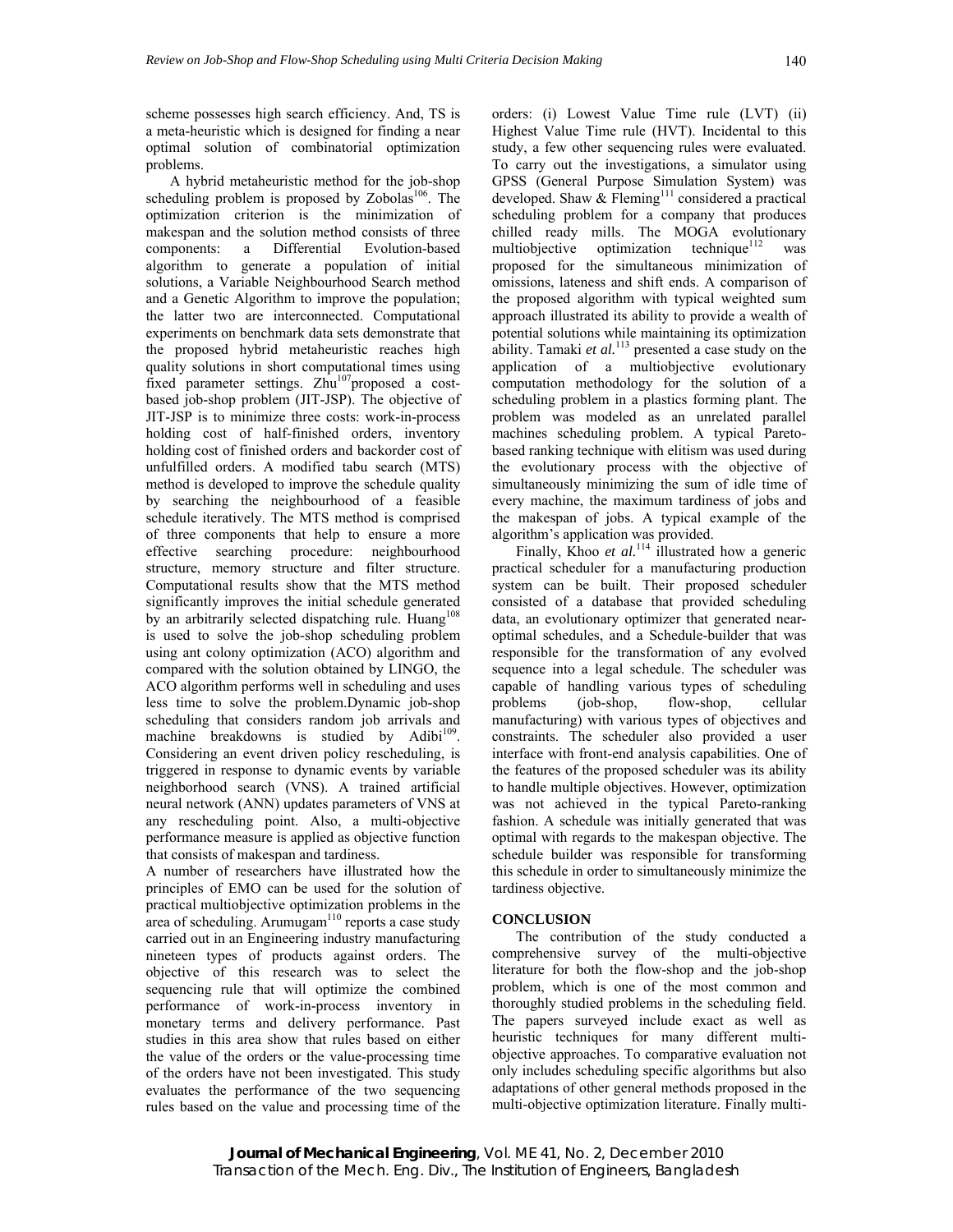objective studies for more complex scheduling problems with additional characteristics like setup time and parallel machine are scarce and new

Figure 3. Solution Approaches for Job Shop Problems

Figure 3. Solution Approaches for Job Shop Problems

algorithms for such problems are desirable in practice.

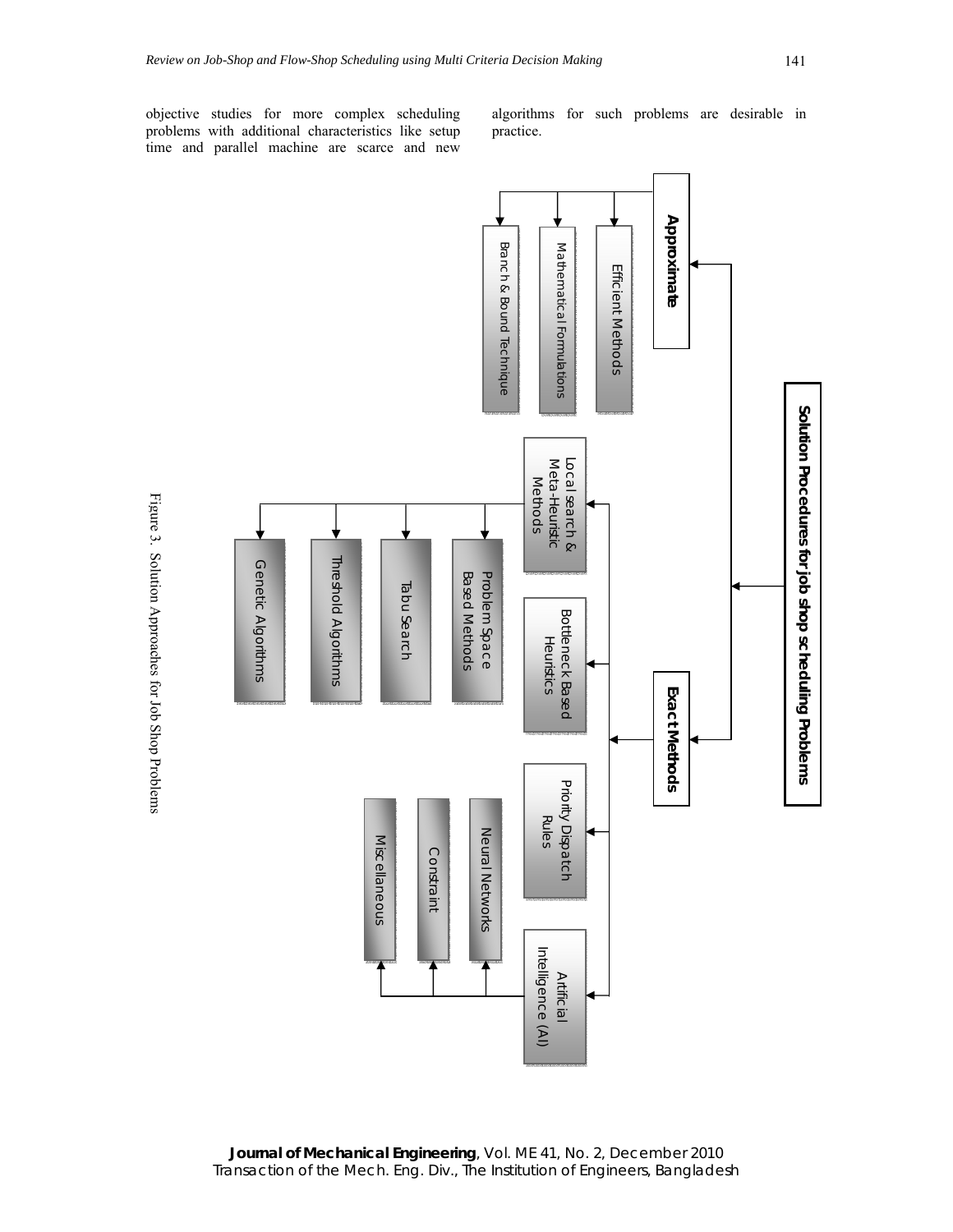### **REFERENCES**

[1] Pinedo, M., 2001, Scheduling: Theory, Algorithms, and Systems, Prentice-Hall, New York.

[2]. Baker, K.R., 1974. Introduction to Sequencing and Scheduling, Wiley and Sons, New York.

[3]. Silver, E. A., Pyke, D. F., Peterson, R., 1998, Inventory Management and Production Planning and Scheduling Management*,* John Wiley & sons, USA.

[4]. Hopp, W. J., Spareman, M. L., 2001, Factory Physics Foundation of Manufacturing Management, McGraw-Hill, Singapore.

[5]. Panneerselvam, R., 2006, Production and Operation Management*,* Prentice Hall, New Delhi, India.

[6]. Nagar, A., Heragu, S. S., Haddock, J., 1995, "A branch-and-bound approach for a two-machine flowshop scheduling problem," Journal of the Operational Research Society, 46, pp. 721–734.

[7]. T'kindt, V., Billaut, J. C., 2001, "Multicriteria scheduling problems: A survey," RAIRO Recherche opérationnelle - Operations Research, 35, pp. 143– 163.

[8]. Jones, D. F., Mirrazavi,S. K., Tamiz, M., 2002, "Multi-objective meta-heuristics: An overview of the current state-of-the-art," European Journal of Operational Research, 137, pp. 1–9.

[9]. Hoogeveen, H. 2005. "Multicriteria scheduling." European Journal of Operational Research 167, 592– 623.

[10]. T'kindt, V., Billaut, J. C., 2002, "Multicriteria scheduling: Theory, models and algorithms," Springer, Berlin.

[11]. Daniels, R. L., Chambers, R.J., 1990, "Multiobjective flow-shop scheduling," Naval research logistics, 37, pp. 981–995.

[12]. Chakravarthy, K., Rajendran, C. 1999. "A heuristic for scheduling in a flow-shop with the bicriteria of makespan and maximum tardiness minimization," Production Planning and Control, 10, pp.707–714.

[13]. Framinan, J. M., Leisten, R., 2006, "A heuristic for scheduling a permutation flow-shop with makespan objective subject to maximum tardiness," International Journal of Production Economics, 99, pp. 28–40.

[14]. Rajendran, C., 1992, "Two-stage flow-shop scheduling problem with bicriteria," Journal of the Operational Research Society, 43, pp. 871–884.

[15]. Johnson, S. M., 1954, "Optimal two- and threestage production schedules with setup times included," Naval Research Logistics Quarterly, 1, pp. 61–68.

[16]. Neppalli, V. R., Chen, C. L., Gupta, J. N. D., 1996, "Genetic algorithms for the two-stage bicriteria flow-shop problem," European Journal of Operational Research, 95, pp. 356–373.

[17]. Schaffer, J. D., 1985, "Multiple objective optimization with vector evaluated genetic algorithms," Proceedings of the 1st International Conference on Genetic Algorithms. Lawrence Erlbaum Associates, Inc., Mahwah, NJ, USA, pp. 93–100.

[18]. Gupta, J. N. D., Palanimuthu, N., Chen, C. L., 1999, "Designing a tabu search algorithm for the two-stage flow shop problem with secondary criterion," Production Planning & Control 10, pp. 251–265.

[19]. Gupta, J. N. D., K. Hennig, F. Werner. 2002. "Local search heuristics for two-stage flow shop problems with secondary criterion." Computers & Operations Research, 29, pp. 123–149.

[20]. Gupta, J. N. D., Neppalli,V.R., Werner, F., 2001, "Minimizing total flow time in a two-machine flow-shop problem with minimum makespan," International Journal of Production Economics, 69, pp. 323–338.

[21]. T'kindt, V., Monmarché, N., Tercinet, F., Laügt, D., 2002, "An ant colony optimization algorithm to solve a 2-machine bicriteria flow-shop scheduling problem," European Journal of Operational Research,142, pp. 250–257.

[22]. T'kindt, V., Gupta, J. N. D., Billaut, J. C., 2003, "Two-machine flow-shop scheduling with a secondary criterion," Computers & Operations Research, 30, pp. 505–526.

[23]. Venditti, L., Pacciarelli, D., and Meloni, C., 2010, "A tabu search algorithm for scheduling pharmaceutical packaging operations," European Journal of Operational Research, 202(2), pp. 538- 546.

[24]. Nagar, A., Heragu, S. S., Haddock, J., 1996, "A combined branch-and-bound and genetic algorithm based approach for a flow-shop scheduling problem" Annals of Operations Research, 63, pp. 397–414.

[25]. Sridhar, J., Rajendran, C., 1996, "Scheduling in flow-shop and cellular manufacturing systems with multiple objectives: A genetic algorithmic approach," Production Planning & Control, 7, pp. 374–382.

[26]. Cavalieri, S., Gaiardelli, P. 1998. "Hybrid genetic algorithms for a multiple-objective scheduling problem," Journal of Intelligent Manufacturing, 9, pp. 361–367.

[27]. Yeh, W.C., 1999, "A new branch-and-bound approach for the  $n/2/flow-shop/\alpha F$  + $\beta C_{max}$ ,"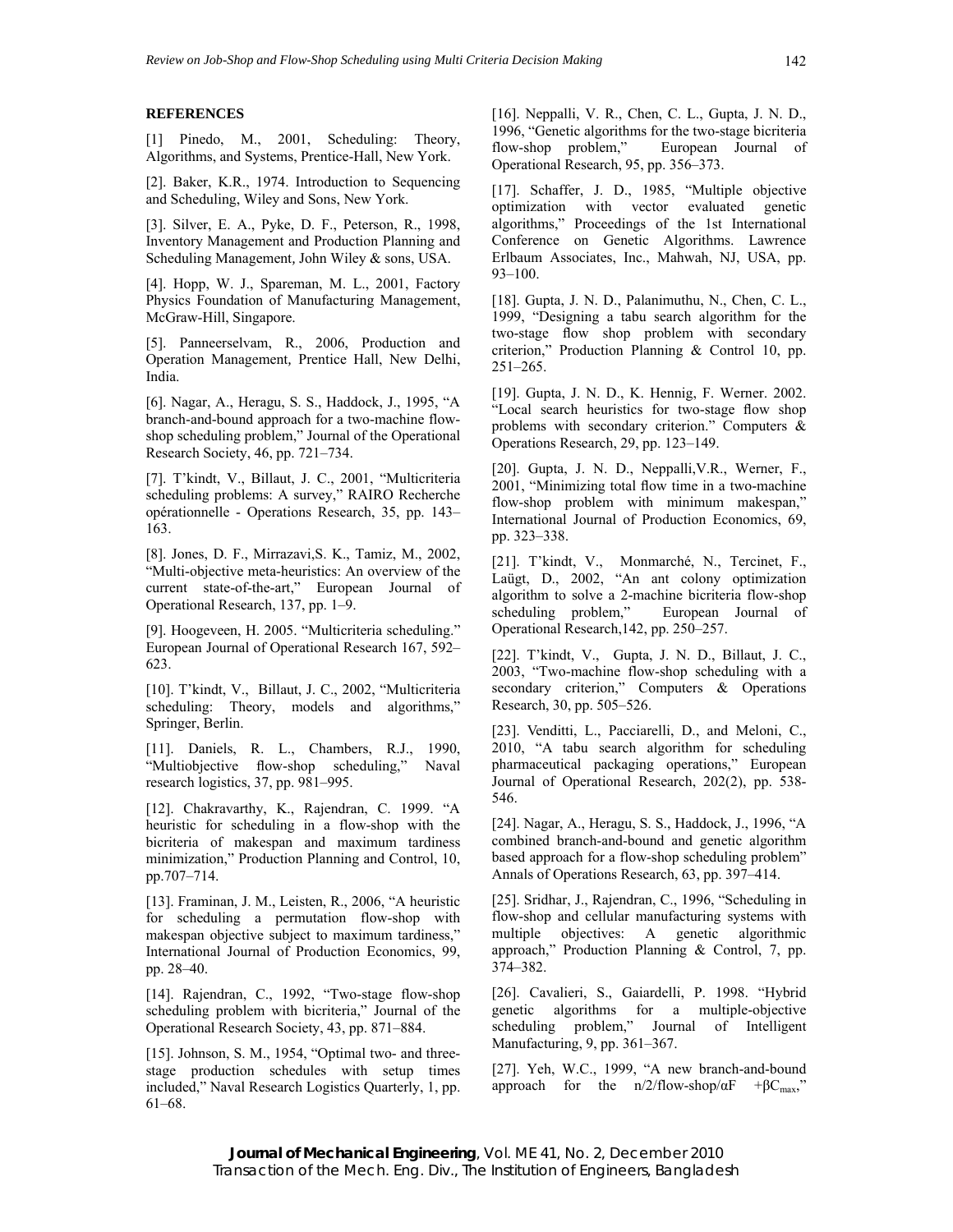Computers & Operations Research, 26, pp.1293– 1310.

[28]. Yeh,W.C., 2001, "An efficient branch-andbound algorithm for the two-machine bicriteria flowshop scheduling problem," Journal of Manufacturing Systems, 20, pp. 113–123.

[29]. Yeh, W.C., 2002, "A memetic algorithm for the n/2/flow-shop/ $\alpha$ F +βC<sub>max</sub> scheduling problem", The International Journal of Advanced Manufacturing Technology, 20, pp.464–473.

[30]. Lee, C. E., Chou, F. D., 1998, "A two-machine flow-shop scheduling heuristic with bicriteria objective," International Journal of Industrial Engineering, 5, pp. 128–139.

[31]. Chou, F. D., Lee, C. E., 1999. "Two-machine flow-shop scheduling with bicriteria problem. Computers & Industrial Engineering," 36, pp. 549– 564.

[32]. Sivrikaya-Şerifoğlu, F., Ulusoy, G., 1998, "A bicriteria two-machine permutation flow-shop problem," European Journal of Operational Research, 107, pp. 414–430.

[33]. Chang, P. C., Hsieh, J. C., Lin, S. G. 2002. "The development of gradual-priority weighting approach for the multi-objective flow-shop scheduling problem," International Journal of Production Economics, 79, pp. 171–183.

[34]. Murata, T., Ishibuchi, H., Tanaka, H., 1996, "Multi-objective genetic algorithm and its applications to flow-shop scheduling," Computers & Industrial Engineering, 30, pp. 957–968.

[35]. Ishibuchi, H., Murata, T., 1998, "A multiobjective genetic local search algorithm and its application to flow-shop scheduling," IEEE Transactions on Systems Man and Cybernetics, 28, pp. 392–403.

[36]. Framinan, J. M., Leisten, R., Ruiz-Usano, R., 2002, "Efficient heuristics for flow-shop sequencing with the objectives of makespan and flowtime minimization," European Journal of Operational Research, 141, pp. 559–569.

[37]. Allahverdi, A. 2003. "The two- and m-machine flow-shop scheduling problems with bicriteria of makespan and mean flowtime," European Journal of Operational Research, 147, pp. 373–396.

[38]. Allahverdi, A. 2004. "A new heuristic for mmachine flow-shop scheduling problem with bicriteria of makespan and maximum tardiness," Computers & Operations Research, 31, pp. 157–180.

[39]. Ponnambalam, S. G., Jagannathan, H., Kataria, M., Gadicherla, H., 2004, "A TSP-GA multiobjective algorithm for flow-shop scheduling," The International Journal of Advanced Manufacturing Technology, 23, pp. 909–915.

[40]. Lin, B. M. T., Wu, J, M., 2006, " Bicriteria scheduling in a two-machine permutation flowshop,"International Journal of Production Research, 44, pp. 2299–2312.

[41]. Lemesre, J., Dhaenens,C., Talbi, E. G., 2007, "An exact parallel method for a bi-objective permutation flow-shop problem," European Journal of Operational Research, 177, pp. 1641–1655.

[42]. Madhushini,N., Rajendran, C., and Deepa, Y., 2009, "Branch-and-bound algorithms for scheduling in permutation flow-shops to minimize the sum of weighted flowtime/sum of weighted tardiness/sum of weighted flowtime and weighted tardiness/sum of weighted flowtime, weighted tardiness and weighted earliness of jobs," Journal of the Operational Research Society, 60, pp. 991-1004.

[43]. Saym, S., Karabati, S., 1999, "A bicriteria approach to the two-machine flow shop scheduling problem," European Journal of Operational Research, 113, pp. 435–449.

[44]. Liao, C. J., Yu, W.C., Joe, C, B., 1997, "Bicriterion scheduling in the two-machine flowshop," Journal of the Operational Research Society, 48, pp. 929–935.

[45]. Lee, W. C., Wu, C. C. 2001, "Minimizing the total flow time and the tardiness in a two-machine flow shop," International Journal of Systems Science, 32, pp. 365–373.

[46]. Bagchi, T. P., 2001. Pareto-optimal solutions for multi-objective production scheduling problems. E. Zitzler, K. Deb, L. Thiele, Carlos A. Coello Coello, D. Corne, eds., Evolutionary Multi-Criterion Optimization, First International Conference, EMO 2001, Zurich, Switzerland, Proceedings, Lecture Notes in Computer Science, vol. 1993. Springer, 458–471.

[47]. Srinivas, N. and Deb, K., 1994,"Multiobjective optimization using nondominated sorting in genetic algorithms", Evolutionary Computation, 2(3), pp. 221-248.

[48]. Murata, T., Ishibuchi,H.,Gen. M., 2001. Specification of genetic search directions in cellular multiobjective genetic algorithms. E. Zitzler, K. Deb, L. Thiele, Carlos A. Coello Coello, D. Corne, eds., Evolutionary Multi-Criterion Optimization, First International Conference, EMO 2001, Zurich, Switzerland, March 7-9, 2001, Proceedings, Lecture Notes in Computer Science, Springer, 82–95.

[49]. Ishibuchi, H., Yoshida, T., Murata, T., 2003, Balance between genetic search and local search in memetic algorithms for multiobjective permutation flow-shop scheduling," IEEE Transactions on Evolutionary Computation, 7, pp. 204–223.

[50]. Loukil, T., Teghem,J., Fortemps, P., 2000, "Solving multi-objective production scheduling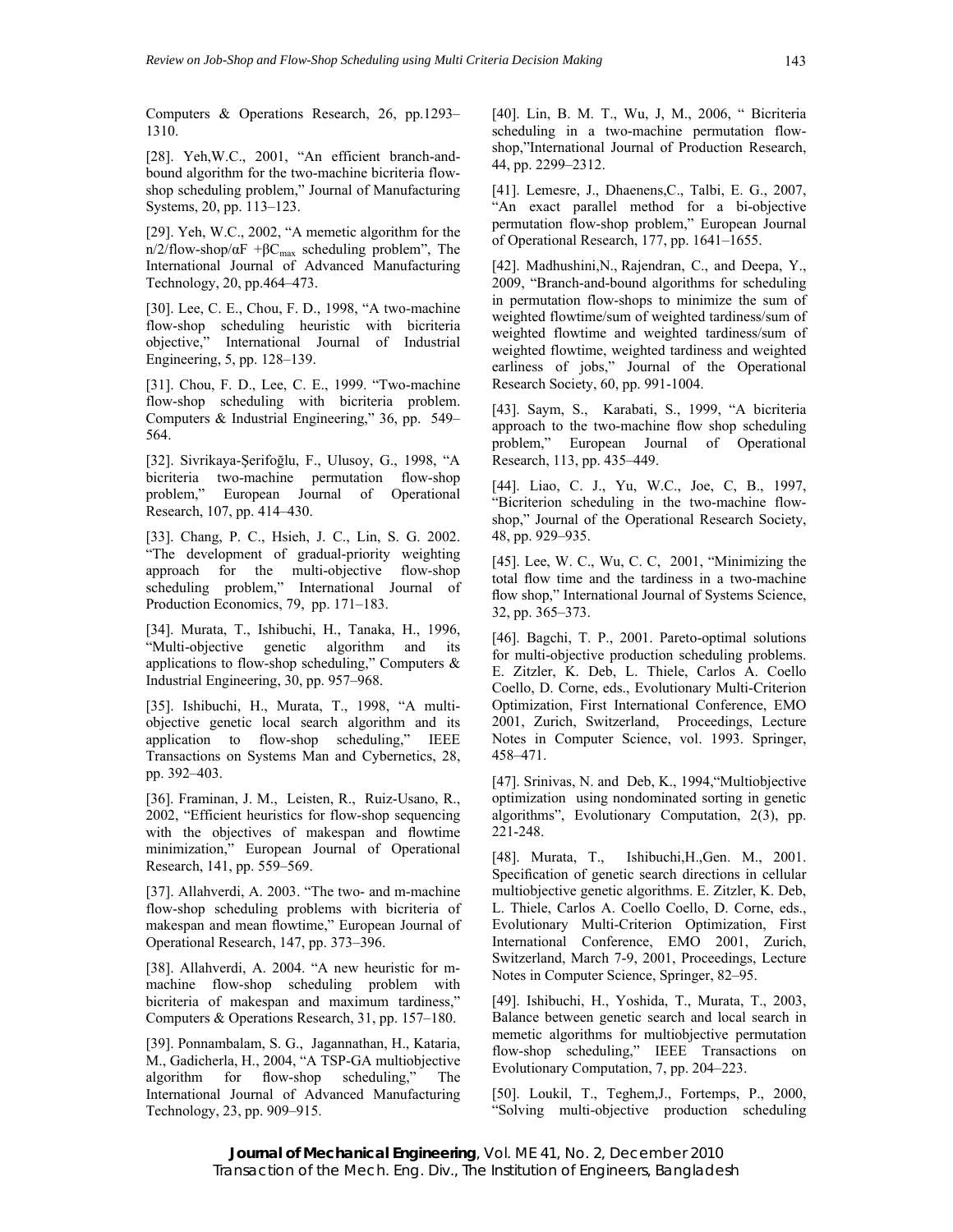problems with tabu search" Control and Cybernetics, 29, pp. 819–828.

[51]. Loukil, T., Teghem, J., Tuyttens, D., 2005, "Solving multi-objective production scheduling problems using metaheuristics," European Journal of Operational Research, 161, pp. 42–61.

[52]. Toktaş, Berkin, Azizoğlu, M., Köksalan, S. K., 2004. "Two-machine flow shop scheduling with two criteria: Maximum earliness and makespan." European Journal of Operational Research, 157,pp 286–295.

[53]. Suresh, R. K., Mohanasundaram, K. M., 2004. Pareto archived simulated annealing for permutation flow-shop scheduling with multiple objectives. IEEE Conference on Cybernetics and Intelligent Systems (CIS), Singapore, December 1-3, 2004, Proceedings, vol. 2. 712–717.

[54]. Varadharajan, T.K., Rajendran, C., 2005, "A multi-objective simulated-annealing algorithm for scheduling in flow-shops to minimize the makespan and total flowtime of jobs," European Journal of Operational Research, 167,pp. 772–795.

[55]. Arroyo, J. E. C., Armentano, V. A. 2004. "A partial enumeration heuristic for multi-objective flow-shop scheduling problems," Journal of the Operational Research Society, 55, pp. 1000–1007.

[56]. Armentano, V. A., Arroyo, J. E. C. 2004. "An application of a multi-objective tabu search algorithm to a bicriteria flow-shop problem," Journal of Heuristics, 10, pp. 463–481.

[57]. Arroyo, J. E. C., Armentano, V. A. 2005. "Genetic local search for multi-objective flow-shop scheduling problems," European Journal of Operational Research, 167, pp. 717–738.

[58]. Pasupathy, T., Rajendran,C., Suresh, R. K., 2006, "A multi-objective genetic algorithm for scheduling in flow shops to minimize the makespan and total flow time of jobs," The International Journal of Advanced Manufacturing Technology, 27, pp. 804–815.

[59]. Melab, N., Mezmaz,M., Talbi, E.G., 2006, "Parallel cooperative meta-heuristics on the computational grid. a case study: the bi-objective flow-shop problem," Parallel Computing, 32, pp. 643–659.

[60]. Rahimi-Vahed, A. R., Mirghorbani, S. M., 2007, "A multi-objective particle swarm for a flow shop scheduling problem," Journal of Combinatorial Optimization, 13, pp. 79–102.

[61]. Zitzler, E., Laumanns, M., Thiele, L., 2001, "SPEA2: Improving the strength pareto evolutionary algorithm," Tech. Rep. 103, Computer Engineering and Networks Laboratory (TIK), ETH Zurich, Switzerland.

[62]. Geiger, M. J., 2007, "On operators and search space topology in multi-objective flow shop scheduling," European Journal of Operational Research, 185(1), pp. 195-206.

[63]. Selen,W. J., Hott, D. D., 1986, "A mixedinteger goal-programming formulation of the standard flow-shop scheduling problem," Journal of the Operational Research Society, 37, pp. 1121– 1128.

[64]. Wilson. 1989. "Alternative formulations of a flow-shop scheduling problem." Journal of the Operational Research Society, 40, pp 395–399.

[65]. Ho, Johnny C., Chang, Y., 1991, "A new heuristic for the n-job, M-machine flow-shop problem," European Journal of Operational Research 52 194–202.

[66]. Gangadharan, R., Rajendran, C., 1994, "A simulated annealing heuristic for scheduling in a flow-shop with bicriteria," Computers & Industrial Engineering, 27, pp. 473–476.

[67]. Rajendran, C., 1995, "Heuristics for scheduling in flow-shop with multiple objectives," European Journal of Operational Research, 82, pp. 540–555.

[68]. Rajendran, C., 1994, "A heuristic for scheduling in flow-shop and flowline-based manufacturing cell with multicriteria," International Journal of Production Research, 32, pp. 2541–2558.

[69]. Ravindran, D., Haq, A. N.,Selvakuar, S. J., Sivaraman, R., 2005. "Flow-shop scheduling with Multipleobjective of minimizing makespan and total flowtime. The International Journal of Advanced Manufacturing Technology 25 1007–1012.

[70]. Zitzler, E., Thiele, L., Laumanns, M., Fonseca, C. M., da Fonseca, V. G., 2003, "Performance assessment of multiobjective optimizers: an analysis and review," IEEE Transactions on Evolutionary Computation, 7, pp. 117–132.

[71]. Paquete, L. F., 2005. "Stochastic local search algorithms for multiobjective combinatorial optimization: Method and analysis." Ph.D. thesis, Computer Science Department. Darmstadt University of Technology. Darmstadt, Germany.

[72]. Knowles, J., Thiele,L., Zitzler, E., 2006, "A tutorial on the performance assessment of stochastic multiobjective optimizers," Tech. Rep. 214, Computer Engineering and Networks Laboratory (TIK), ETH Zurich, Switzerland. Revised version.

[73]. Zitzler, E., Thiele, L., 1999, "Multiobjective evolutionary algorithms: A comparative case study and the strength pareto approach," IEEE Transactions on Evolutionary Computation, 3, pp. 257–271.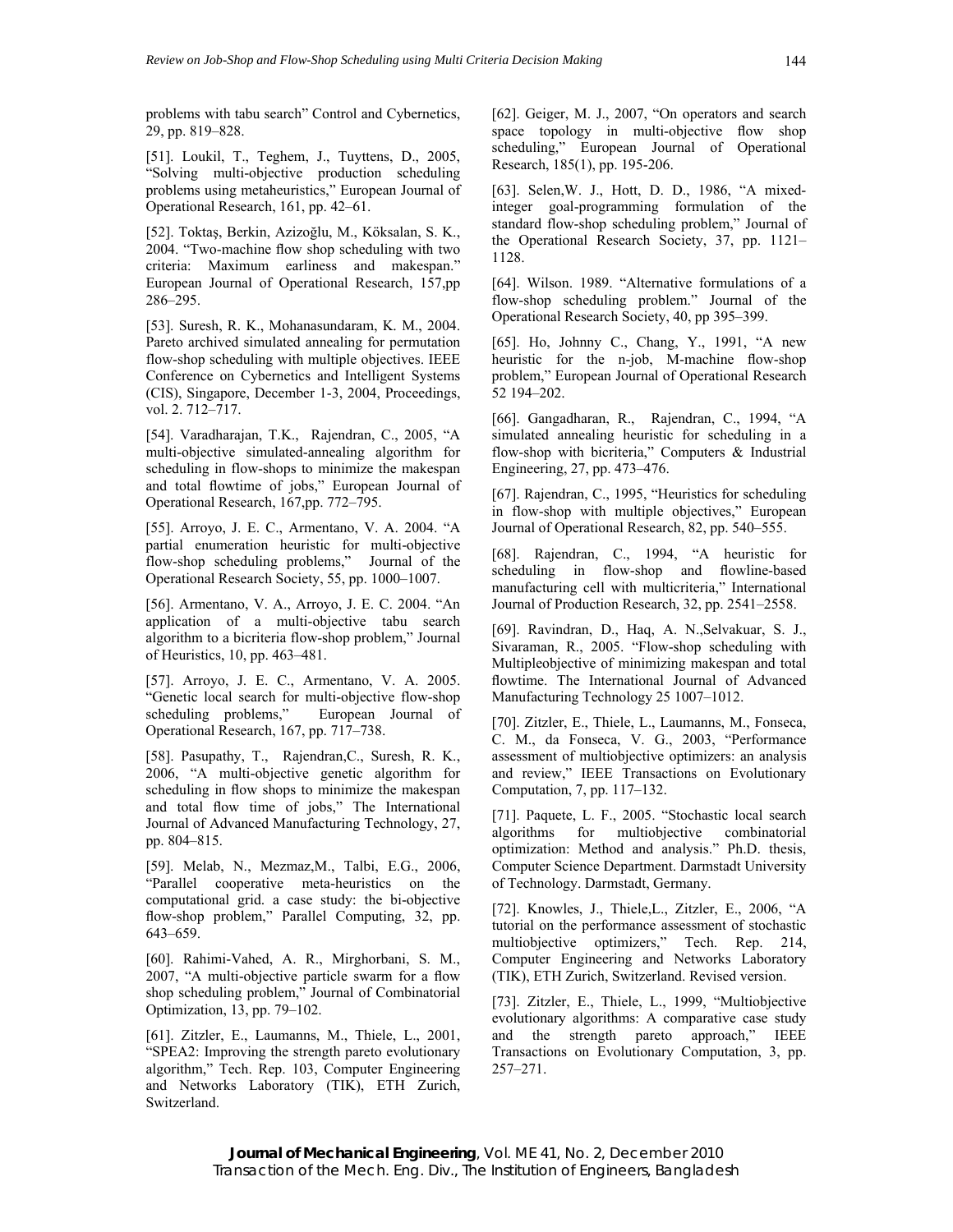[74]. Deb, K., 2001, Multi-Objective Optimization Using Evolutionary Algorithms*,* John Wiley & Sons, West Sussex, England.

[75]. Nawaz, M., Emory, E., Enscore, Jr, Ham, I., 1983, "A heuristic algorithm for the *m*-machine, njob flow-shop sequencing problem. OMEGA," The International Journal of Management Science, 11, pp. 91–95.

[76]. Corne, D.W., Knowles, J. D., Oates, M. J. 2000. The pareto envelope-based selection algorithm for multiobjective optimization. M. Schoenauer, K. Deb, G. Rudolph, X. Yao, E. Lutton, Juan J. Merelo Guervós, H. P. Schwefel, eds., Parallel Problem Solving from Nature – PPSN VI,  $6<sup>th</sup>$  International Conference, Paris, France, Proceedings, Lecture Notes in Computer Science, 1917. Springer, pp 839– 848.

[77].Knowles,J.,D.W.Corne.2000.Approximatingthe nondominatedfrontusingtheparetoarchived evolution strategy. Evolutionary Computation 8 149–172.

[78]. Corne, D.W., Jerram, N. R., Knowles, J. D., Oates, M. J. 2001. PESA-II: Region-based selection in evolutionary multiobjective optimization. L. Spector, E. D. Goodman, A. Wu, W. B. Langdon, H. M. Voigt, M. Gen, S. Sen, M. Dorigo, S. Pezeshk, Max H. Garzon, E. Burke, eds., Proceedings of the Genetic and Evolutionary Computation Conference (GECCO-2001).Morgan Kaufmann, San Francisco, California, USA, pp 283–290.

[79]. Deb, K., 2002, "A fast and elitist multiobjective genetic algorithm: NSGA-II," IEEE Transactions on Evolutionary Computation, 6, pp. 182–197.

[80]. Deb, K.,Mohan, M., Mishra, S., 2002, "A fast multi-objective evolutionary algorithm for finding well spread pareto-optimal solutions," Technical Report 2003002, Kanpur Genetic Algorithms Laboratory (KanGAL), Kampur, India.

[81]. Zitzler, E., Künzli, S., 2004, "Indicator-based selection in multiobjective search. 8th International Conference on Parallel Problem Solving from Nature (PPSN VIII)," Springer-Verlag, Berlin, Germany, Birmingham, UK, pp.832–842.

[82]. Kollat, J. B., Reed, P. M., 2005. The value of online adaptive search: A performance comparison of nsgaii, ε−nsgaii and ε−moea. Carlos A. Coello Coello, A. Hernández Aguirre, E. Zitzler,eds., Evolutionary Multi-Criterion Optimization, Third International Conference, EMO 2005, Guanajuato, Mexico, Proceedings, Lecture Notes in Computer Science, vol. 34(10). Springer, 386–398.

[83]. Wang, J. B., Xia, Z. Q., 2005 "Flow-shop scheduling with a learning effect" Journal of the Operational Research Society, 56, pp. 1325-1330.

[84]. Tavakkoli-Moghaddam, R., Rahimi-Vahed, A., Mirzaei, A. H., 2007. "A hybrid multi-objective immune algorithm for a flow-shop scheduling problem with bi-objectives: Weighted mean completion time and weighted mean tardiness" Information Sciences, 177(22), pp. 5072-5090.

[85]. Yagmahan, B., Yenisey, M. M., 2008, **"**Ant colony optimization for multi-objective flow-shop scheduling problem**"** Computers & Industrial Engineering, 54(3), pp. 411-420

[86]. Allouche, M. A., Martel, B. A., Jean-Marc, Loukil, T., and Rebaï, A., 2009. "Solving multicriteria scheduling flow-shop problem through compromise programming and satisfaction functions" European Journal of Operational Research, 192(2), pp. 460-467.

[87]. Yagmahan, B., Yenisey, M. M., 2010, **"**A multi-objective ant colony system algorithm for flow-shop scheduling problem **"** Expert Systems with Applications, 37(2), pp. 1361-1368.

[88]. Dugardin, F., Yalaoui, F., Amodeo, L., 2010. "New multi-objective method to solve reentrant hybrid flow-shop scheduling problem" European Journal of Operational Research, 203(1), pp. 22-31.

[89]. Mellor, P., 1966, "A Review of Job-shop Scheduling" Journal of the Operational Research Society, 17, pp. 161-171.

[90]. Coello C.A., 1999, "A comprehensive survey of evolutionary-based multioboptimization techniques", Knowledge and Information Systems, 1(3), pp. 269- 308.

[91]. Dimopoulos C. and Zalzala, A.M.S., 2000, "Recent developments in evolutionary computation for manufacturing optimization: problems, solutions and comparisons", IEEE Transactions in Evolutionary Computation, 4(2), pp.93-113.

[92]. Udo, G. J., 1994, "A Simulation Study of Duedate Assignment Rules in a Dynamic Job-shop" Journal of the Operational Research Society, 45, pp. 1425-1435.

[93]. Toker, A., Kondakci, S., Erkip, N., 1994. "Jobshop Scheduling under a Non-Renewable Resource Constraint" Journal of the Operational Research Society, 45, pp. 942-947.

[94]. Mesghouni, K., Pesin,P., Trentesaux, D., Hammadi, S., Tahon, C., and Borne, P., 1999, "Hybrid approach to decision making for job-shop scheduling", Production Planning & Control, 10(7), pp. 690 706.

[95]. Esquivel S., Ferrero, S., Gallard, R., Salto, C., Alfonso, H., and Schόtz, M.,2002, "Enhanced evolutionary algorithms for single and multiobjective optimization in the job scheduling problem", Knowledge-Based Systems, 15, pp. 13-25.

[96]. Thiagarajan, S., Rajendran, C., 2005, "Scheduling in dynamic assembly job-shops to